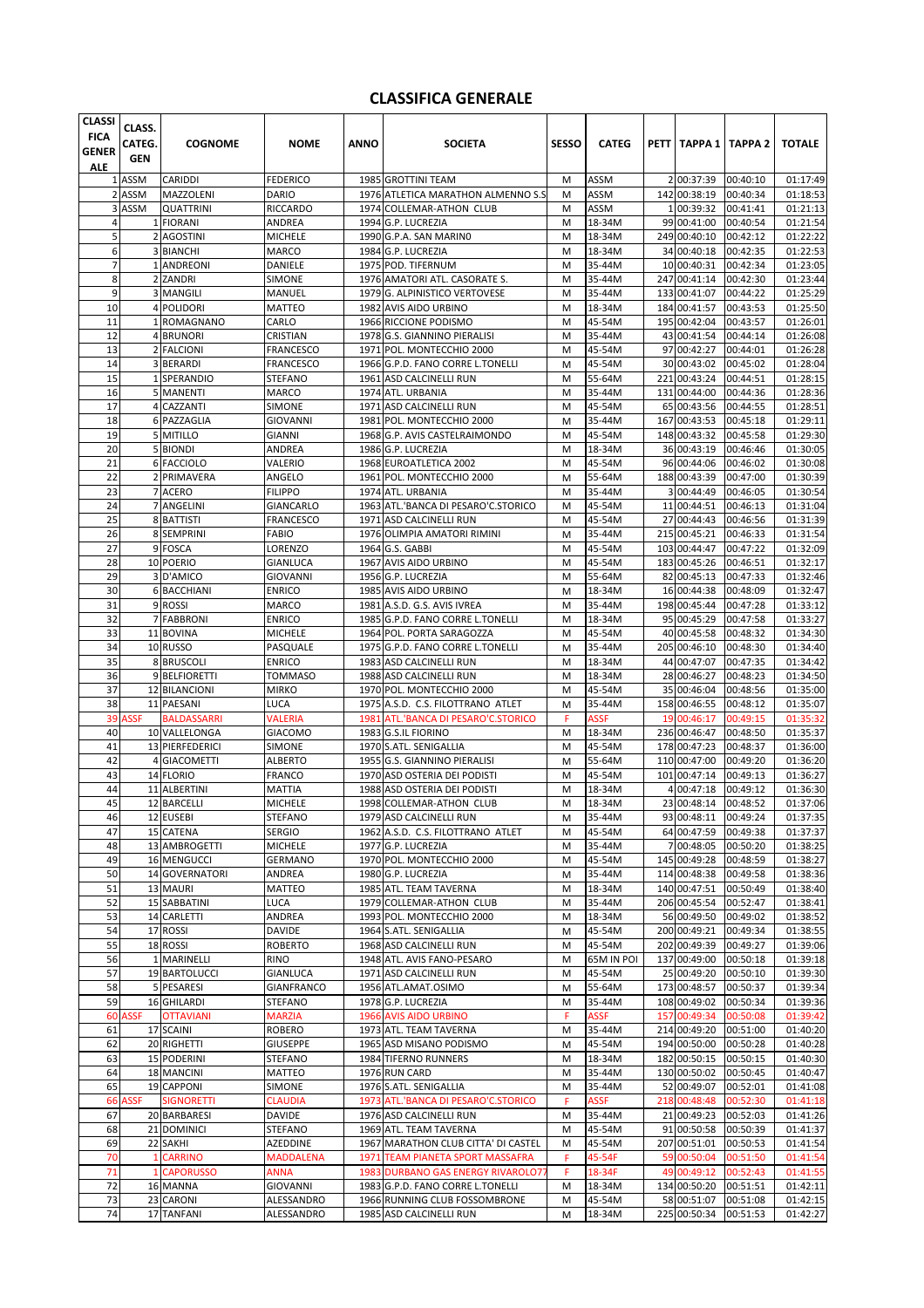| <b>CLASSI</b><br><b>FICA</b><br>GENER<br><b>ALE</b> | CLASS.<br>CATEG.<br><b>GEN</b> | <b>COGNOME</b>                  | <b>NOME</b>                     | ANNO | <b>SOCIETA</b>                                               | <b>SESSO</b> | <b>CATEG</b>         |          | PETT   TAPPA 1   TAPPA 2    |                      | <b>TOTALE</b>        |
|-----------------------------------------------------|--------------------------------|---------------------------------|---------------------------------|------|--------------------------------------------------------------|--------------|----------------------|----------|-----------------------------|----------------------|----------------------|
| 75                                                  |                                | 1 PIERINI                       | <b>VERONICA</b>                 |      | 1975 ATL. URBANIA                                            | F            | 35-44F               |          | 179 00:49:36                | 00:52:53             | 01:42:29             |
| 76                                                  |                                | 24 ZANCHINI                     | MASSIMILIANO                    |      | 1966 G.P.A. LUGHESINA                                        | M            | 45-54M               |          | 246 00:49:45                | 00:52:49             | 01:42:34             |
| 77                                                  |                                | 21 VERRI                        | DANIELE                         |      | 1980 S.ATL. SENIGALLIA                                       | M            | 35-44M               |          | 241 00:49:48                | 00:53:01             | 01:42:49             |
| 78                                                  |                                | 25 AMATORI                      | <b>ROBERTO</b>                  |      | 1964 ATL. URBANIA                                            | M            | 45-54M               |          | 6 00:52:15                  | 00:50:41             | 01:42:56             |
| 79                                                  |                                | 18 BIAGIOTTI                    | <b>LUCA</b>                     |      | 1988 ASD CALCINELLI RUN                                      | M            | 18-34M               |          | 33 00:51:04                 | 00:51:59             | 01:43:03             |
| 80<br>81                                            | $\overline{2}$                 | 6 LAZZARI<br><b>CAMPELLI</b>    | <b>CLAUDIO</b><br><b>LAURA</b>  |      | 1954 AVIS AIDO URBINO<br>1975 G.S. GIANNINO PIERALISI        | M<br>F       | 55-64M<br>35-44F     | 47       | 124 00:50:25<br>00:50:31    | 00:52:41<br>00:52:37 | 01:43:06<br>01:43:08 |
| 82                                                  |                                | 26 POLVERARI                    | SIMONE                          |      | 1970 UISP SENIGALLIA                                         | M            | 45-54M               |          | 187 00:50:39                | 00:52:32             | 01:43:11             |
| 83                                                  |                                | 22 TOCCACELI                    | LUIGI                           |      | 1973 ASD CALCINELLI RUN                                      | M            | 35-44M               |          | 227 00:50:08                | 00:53:08             | 01:43:16             |
| 84                                                  |                                | 7 MANFUCCI                      | SAURO                           |      | 1956 MARATHON CLUB CITTA' DI CASTEL                          | M            | 55-64M               |          | 132 00:50:23                | 00:52:59             | 01:43:22             |
| 85                                                  |                                | 27 MARELLA                      | PAOLO                           |      | 1962 G.P. GORGONZOLA '88                                     | M            | 45-54M               |          | 136 00:50:46                | 00:52:45             | 01:43:31             |
| 86                                                  |                                | 23 SAMBUCHI                     | <b>FABIO</b>                    |      | 1972 ASD FLAMINIA                                            | M            | 35-44M               |          | 209 00:50:27                | 00:53:10             | 01:43:37             |
| 87                                                  |                                | 24 VIRGILI                      | <b>DENIS</b>                    |      | 1981 ASD CALCINELLI RUN                                      | M            | 35-44M               |          | 244 00:57:34                | 00:46:28             | 01:44:02             |
| 88                                                  |                                | 25 EVANGELISTI                  | SAMUELE                         |      | 1973 S.ATL. SENIGALLIA                                       | M            | 35-44M               |          | 94 00:49:57                 | 00:54:16             | 01:44:13             |
| 89                                                  |                                | 8 GRILLI                        | <b>FRANCO</b>                   |      | 1959 ASD CALCINELLI RUN                                      | M            | 55-64M               |          | 116 00:52:47                | 00:51:57             | 01:44:44             |
| 90<br>91                                            | 1                              | <b>CASADIO</b>                  | <b>MONICA</b><br>LUCA           |      | 1959 G.P.A. LUGHESINA<br>1977 ATL.'BANCA DI PESARO'C.STORICO | F<br>M       | 55-64F<br>35-44M     | 60       | 00:50:41<br>193 00:52:02    | 00:54:14<br>00:52:55 | 01:44:55<br>01:44:57 |
| 92                                                  |                                | 26 RICCI<br>2 PASSERI           | LUCIANO                         |      | 1951 ATLETICA IL COLLE ASD                                   | M            | 65M IN POI           |          | 164 00:51:10                | 00:53:54             | 01:45:04             |
| 93                                                  |                                | 9 MONTAGNA                      | <b>MICHELE</b>                  |      | 1958 RUNNING CLUB FOSSOMBRONE                                | M            | 55-64M               |          | 149 00:51:51                | 00:53:14             | 01:45:05             |
| 94                                                  |                                | 10 CASTELLANI                   | <b>MARIO</b>                    |      | 1954 G.P.D. FANO CORRE L.TONELLI                             | M            | 55-64M               |          | 62 00:52:18                 | 00:53:19             | 01:45:37             |
| 95                                                  |                                | 28 CARLETTI                     | <b>FABRIZIO</b>                 |      | 1964 POL. MONTECCHIO 2000                                    | M            | 45-54M               |          | 55 00:51:32                 | 00:54:07             | 01:45:39             |
| 96                                                  |                                | 29 MASCIARELLI                  | <b>GIANLUIGI</b>                |      | 1967 U.P.R. MONTEMARCIANO A.S.D                              | M            | 45-54M               |          | 139 00:51:25                | 00:54:25             | 01:45:50             |
| 97                                                  |                                | 30 CAMPERCHIOLI                 | <b>ADRIANO</b>                  |      | 1965 ASD FLAMINIA                                            | M            | 45-54M               |          | 48 00:51:26                 | 00:54:47             | 01:46:13             |
| 98                                                  |                                | 11 CONTI                        | <b>STEFANO</b>                  |      | 1957 G.P. LUCREZIA                                           | M            | 55-64M               |          | 77 00:51:53                 | 00:54:27             | 01:46:20             |
| 99                                                  |                                | 12 PECCHIELAN                   | <b>OSCAR</b>                    |      | 1952 UISP PESARO URBINO                                      | M            | 55-64M               |          | 169 00:51:59                | 00:54:22             | 01:46:21             |
| 100                                                 |                                | 27 CASCIA                       | <b>MAURIZIO</b>                 |      | 1979 G.S. GIANNINO PIERALISI                                 | M            | 35-44M               |          | 61 00:53:48                 | 00:52:39             | 01:46:27             |
| 101<br>102                                          |                                | 31 ROSSI<br>3 CAPPONI           | <b>DAVIDE</b><br><b>MARIANO</b> |      | 1971 ASD I BROMBO<br>1945 S.ATL. SENIGALLIA                  | M<br>M       | 45-54M<br>65M IN POI |          | 199 00:52:12<br>50 00:52:10 | 00:54:29             | 01:46:41<br>01:46:48 |
| 103                                                 |                                | 13 VEGLIO'                      | <b>LUCIO</b>                    |      | 1956 COLLEMAR-ATHON CLUB                                     | M            | 55-64M               |          | 239 00:52:59                | 00:54:38<br>00:54:19 | 01:47:18             |
| 104                                                 |                                | 32 DEMETRI                      | STEFANO                         |      | 1970 ASD I BROMBO                                            | M            | 45-54M               |          | 88 00:52:13                 | 00:55:07             | 01:47:20             |
| 105                                                 |                                | 28 MAGRINI                      | <b>MAURO</b>                    |      | 1976 ASD CALCINELLI RUN                                      | M            | 35-44M               |          | 129 00:52:06                | 00:55:29             | 01:47:35             |
| 106                                                 |                                | 33 GALANTI                      | ANGELO                          |      | 1964 LBM SPORT TEAM                                          | M            | 45-54M               |          | 104 00:51:48                | 00:55:51             | 01:47:39             |
| 107                                                 | 3                              | <b>CITRINITI</b>                | <b>IOLE</b>                     |      | <b>1974 MIRAMARE RUNNER ASD</b>                              | F            | 35-44F               | 75       | 00:52:28                    | 00:55:39             | 01:48:07             |
| 108                                                 |                                | <b>4 MERCINI</b>                | <b>ISABELLA</b>                 |      | 1976 ASD MISANO PODISMO                                      | F            | 35-44F               | 146      | 00:52:31                    | 00:55:56             | 01:48:27             |
| 109                                                 |                                | 29 SIMONCINI                    | <b>ENRICO</b>                   |      | 1978 ASD OSTERIA DEI PODISTI                                 | M            | 35-44M               |          | 219 00:53:19                | 00:55:09             | 01:48:28             |
| 110                                                 |                                | 19 DE LUCA                      | MATTEO                          |      | 1987 ATLETICA SIDERMEC - VITALI                              | M            | 18-34M               |          | 86 00:55:07                 | 00:54:32             | 01:49:39             |
| 111                                                 |                                | 2 PALAZZI                       | LETIZIA                         |      | 1986 ASD CALCINELLI RUN                                      | F            | 18-34F               | 159      | 00:53:03                    | 00:56:54             | 01:49:57             |
| 112<br>113                                          |                                | 5 BASSI<br>2 DURPETTI           | <b>ALICE</b><br>LAURA           |      | 1977 G.P.A. LUGHESINA<br>1967 S.ATL. SENIGALLIA              | F<br>F       | 35-44F<br>45-54F     | 26<br>92 | 00:54:10<br>00:52:09        | 00:56:19<br>00:58:23 | 01:50:29<br>01:50:32 |
| 114                                                 |                                | 30 MORINI                       | MANUELE                         |      | 1972 COLLEMAR-ATHON CLUB                                     | M            | 35-44M               |          | 152 00:53:08                | 00:57:35             | 01:50:43             |
| 115                                                 |                                | <b>14 ANTONELLI</b>             | <b>MASSIMO</b>                  |      | 1953 UISP ROMA                                               | M            | 55-64M               |          | 13 00:53:54                 | 00:56:52             | 01:50:46             |
| 116                                                 | 6                              | <b>SARNARI</b>                  | LARA                            |      | 1972 A.S.D. C.S. FILOTTRANO ATLET                            | F            | 35-44F               | 211      | 00:53:13                    | 00:57:39             | 01:50:52             |
| 117                                                 |                                | 34 CRUCIANELLI                  | <b>MAURO</b>                    |      | 1963 G.P. AVIS CASTELRAIMONDO                                | M            | 45-54M               |          | 81 00:52:14                 | 00:58:42             | 01:50:56             |
| 118                                                 |                                | 15 SBAFFI                       | LUIGINO                         |      | 1960 ASD CALCINELLI RUN                                      | M            | 55-64M               |          | 212 00:54:07                | 00:57:18             | 01:51:25             |
| 119                                                 |                                | <b>7 ARUCI</b>                  | <b>AFERDITA</b>                 |      | 1974 S.P. SEVEN                                              | F            | 35-44F               |          | 14 00:54:51                 | 00:56:45             | 01:51:36             |
| 120                                                 |                                | 16 GARGAMELLI                   | <b>GIORGIO</b>                  |      | 1959 G.P. LUCREZIA                                           | M            | 55-64M               |          | 105 00:53:22                | 00:58:21             | 01:51:43             |
| 121                                                 |                                | 31 GRASSI                       | <b>MICHELE</b>                  |      | 1981 ATL. URBANIA                                            | M            | 35-44M               |          | 115 00:54:45                | 00:57:04             | 01:51:49             |
| 122                                                 |                                | <b>8 ANDREANI</b>               | <b>MANUELA</b>                  |      | 1980 ATL.'BANCA DI PESARO'C.STORICO                          | F            | 35-44F               |          | 9 00:53:51                  | 00:58:06             | 01:51:57             |
| 123<br>124                                          |                                | 17 BACCHIANI<br>32 PAPALINI     | <b>MAURIZIO</b><br>ANDREA       |      | 1953 AVIS AIDO URBINO<br>1973 NEVER STOP RUN ASD             | M<br>M       | 55-64M<br>35-44M     |          | 17 00:53:07<br>162 00:55:35 | 00:58:51<br>00:56:28 | 01:51:58<br>01:52:03 |
| 125                                                 |                                | 33 LOMBINI                      | MATTEO                          |      | 1977 POL. PORTA SARAGOZZA                                    | M            | 35-44M               |          | 128 00:55:37                | 00:56:37             | 01:52:14             |
| 126                                                 |                                | 18 PATREGNANI                   | CLAUDIO                         |      | 1954 COLLEMAR-ATHON CLUB                                     | M            | 55-64M               |          | 165 00:55:00                | 00:57:14             | 01:52:14             |
| 127                                                 |                                | 19 SERAFINI                     | <b>OSCAR</b>                    |      | 1960 G.P.D. FANO CORRE L.TONELLI                             | M            | 55-64M               |          | 216 00:55:49                | 00:56:43             | 01:52:32             |
| 128                                                 |                                | 34 SPADA                        | ANDREA                          |      | 1977 S.P. SEVEN                                              | M            | 35-44M               |          | 220 00:55:15                | 00:57:30             | 01:52:45             |
| 129                                                 |                                | 4 PERINI                        | <b>OSVALDO</b>                  |      | 1946 S.ATL. SENIGALLIA                                       | M            | 65M IN POI           |          | 172 00:55:18                | 00:57:33             | 01:52:51             |
| 130                                                 |                                | 20 PIERPAOLI                    | <b>MICHELE</b>                  |      | 1985 G.P. LUCREZIA                                           | M            | 18-34M               |          | 180 00:54:34                | 00:58:24             | 01:52:58             |
| 131                                                 |                                | 35 DINI                         | <b>ROBERTO</b>                  |      | 1964 ATL. URBANIA                                            | M            | 45-54M               |          | 89 00:55:11                 | 00:58:16             | 01:53:27             |
| 132                                                 |                                | 36 BOSI                         | PIERLUIGI                       |      | 1967 G.P.A. LUGHESINA                                        | M            | 45-54M               |          | 39 00:55:29                 | 00:58:02             | 01:53:31             |
| 133<br>134                                          |                                | 5 BRODI                         | VERARDO                         |      | 1947 MARATHON CLUB CITTA' DI CASTEL                          | M            | 65M IN POI           |          | 42 00:55:33                 | 00:58:18             | 01:53:51             |
| 135                                                 |                                | 35 CAPPONI<br>37 CARLONI        | <b>BORIS</b><br>GIACOMO         |      | 1979 ASD CALCINELLI RUN<br>1970 ASD CALCINELLI RUN           | M<br>M       | 35-44M<br>45-54M     |          | 51 00:57:32<br>57 00:54:37  | 00:56:34<br>00:59:31 | 01:54:06<br>01:54:08 |
| 136                                                 |                                | 36 GIANGRANDE                   | <b>ANTONIO</b>                  |      | 1981 AVIS AIDO URBINO                                        | M            | 35-44M               |          | 112 00:56:11                | 00:58:00             | 01:54:11             |
| 137                                                 |                                | 20 FIORELLI                     | <b>STEFANO</b>                  |      | 1958 COLLEMAR-ATHON CLUB                                     | M            | 55-64M               |          | 100 00:56:05                | 00:58:06             | 01:54:11             |
| 138                                                 |                                | 9 SPERANDIO                     | <b>GIOVANNA</b>                 |      | 1974 AVIS AIDO URBINO                                        | F            | 35-44F               |          | 222 00:56:13                | 00:58:09             | 01:54:22             |
| 139                                                 |                                | 21 CENCI                        | <b>MAURIZIO</b>                 |      | 1960 G.P.D. FANO CORRE L.TONELLI                             | M            | 55-64M               |          | 68 00:56:09                 | 00:58:13             | 01:54:22             |
| 140                                                 |                                | 22 RICCI                        | <b>MARIO</b>                    |      | 1958 S.P. SEVEN                                              | M            | 55-64M               |          | 192 00:56:52                | 00:58:04             | 01:54:56             |
| 141                                                 |                                | 38 TOMASSONI                    | <b>ROBERTO</b>                  |      | 1971 G.P.D. FANO CORRE L.TONELLI                             | M            | 45-54M               |          | 228 00:57:17                | 00:58:12             | 01:55:29             |
| 142                                                 |                                | 39 VAMPA                        | CRISTIANO                       |      | 1969 RUN CARD                                                | M            | 45-54M               |          | 54 00:56:29                 | 00:59:14             | 01:55:43             |
| 143                                                 |                                | <b>10 TARSI</b>                 | <b>RAFFAELLA</b>                |      | 1981 NEVER STOP RUN ASD                                      | F            | 35-44F               |          | 226 00:56:16                | 00:59:36             | 01:55:52             |
| 144<br>145                                          |                                | <b>3 BARBINI</b><br>23 LEONARDI | <b>ROBERTA</b><br>LORENZO       |      | 1983 A.S.D. C.S. FILOTTRANO ATLET<br>1959 G.P. LUCREZIA      | F<br>M       | 18-34F<br>55-64M     |          | 22 00:57:15<br>126 00:59:23 | 00:58:54<br>00:56:50 | 01:56:09<br>01:56:13 |
| 146                                                 |                                | <b>11 LENTINI</b>               | <b>FRANCESCA</b>                |      | 1979 G.S.IL FIORINO                                          | F            | 35-44F               |          | 125 01:01:53                | 00:54:56             | 01:56:49             |
| 147                                                 |                                | 24 CERESANI                     | ALBERTO                         |      | 1958 ATL. AVIS FANO-PESARO                                   | M            | 55-64M               |          | 251 00:57:05                | 01:00:19             | 01:57:24             |
| 148                                                 |                                | 37 GIAMMATTEI                   | MASSIMO                         |      | 1976 COLLEMAR-ATHON CLUB                                     | M            | 35-44M               |          | 111 00:57:52                | 00:59:33             | 01:57:25             |
| 149                                                 |                                | 6 MELANI                        | <b>UMBERTO</b>                  |      | 1944 POD. MISERICORDIA AGLIANESE                             | M            | 65M IN POI           |          | 143 00:57:56                | 00:59:49             | 01:57:45             |
| 150                                                 |                                | 38 PICCIOLI                     | <b>MICHELE</b>                  |      | 1979 ASD CALCINELLI RUN                                      | M            | 35-44M               |          | 177 00:54:30                | 01:03:54             | 01:58:24             |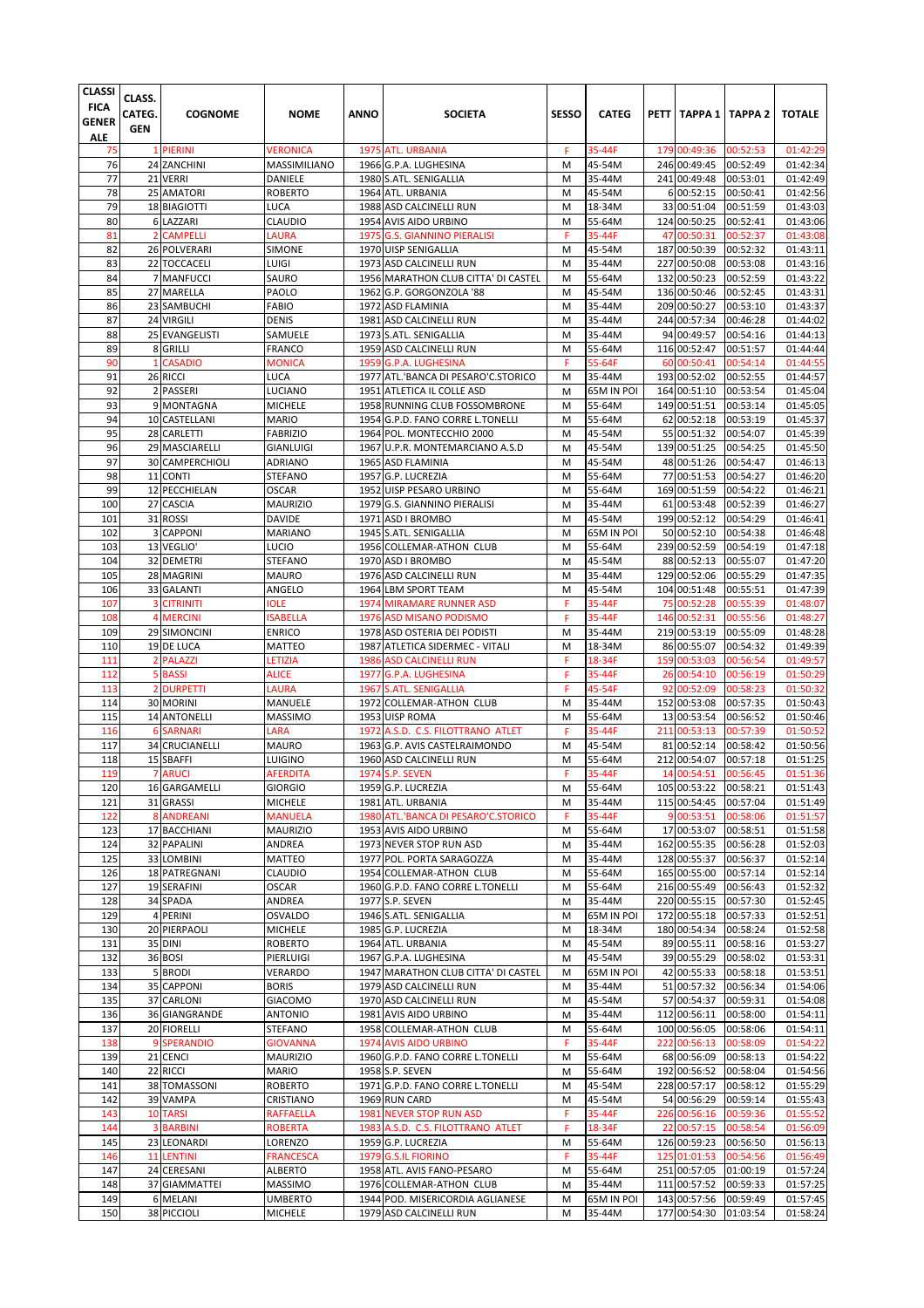| <b>3 MARSEGLIA</b><br><b>CARMELA</b><br>45-54F<br>00:57:08<br>01:58:43<br>151<br>1970 COLLEMAR-ATHON CLUB<br>F<br>138<br>01:01:35<br>152<br>25 PEDATA<br>170 00:57:23<br><b>GIOVANNI</b><br>1955 G.S. ATLETICA 75 CATTOLICA<br>M<br>55-64M<br>01:01:32<br>01:58:55<br>153<br>40 VERGARI<br>1965 POL. MONTECCHIO 2000<br>189 00:58:55<br>ANDREA<br>45-54M<br>01:00:16<br>01:59:11<br>M<br>154<br>45-54F<br>01:59:39<br><b>BARTOLOMEOLI</b><br><b>CRISTINA</b><br>1967 ATL.'BANCA DI PESARO'C.STORICO<br>00:58:42<br>01:00:57<br>F<br>24<br>155<br>F<br>01:59:43<br>$\overline{2}$<br><b>LANZONI</b><br><b>CINZIA</b><br>1959 G.P. AVIS FORLI<br>55-64F<br>123<br>00:58:29<br>01:01:14<br>156<br>41 ZUCCA<br><b>MICHELE</b><br>45-54M<br>248 01:00:34<br>00:59:46<br>02:00:20<br>1971 AVIS AIDO URBINO<br>M<br>157<br>21 CEPPETELLI<br><b>MARCO</b><br>1982 ASD CALCINELLI RUN<br>M<br>18-34M<br>71 00:58:45<br>01:01:43<br>02:00:28<br>158<br>204 01:00:07<br>02:00:37<br>7 ROTATORI<br>PAOLO<br>1948 AVIS AIDO URBINO<br>M<br>65M IN POI<br>01:00:30<br>159<br><b>12 FATTORINI</b><br><b>LAVINIA</b><br>1975 POD.VALMISA<br>35-44F<br>98<br>00:59:10<br>01:02:00<br>02:01:10<br>F<br>160<br>1970 POD. TIFERNUM<br>45-54F<br>00:58:26<br>01:03:15<br>02:01:41<br>5 BERNABEI<br>VALENTINA<br>F<br>31<br>161<br><b>6 RENZONI</b><br><b>ALESSANDRA</b><br>1965 ATL.'BANCA DI PESARO'C.STORICO<br>F<br>45-54F<br>191<br>01:00:24<br>01:02:21<br>02:02:45<br>162<br>4 ROSSINI<br>1985 NEVER STOP RUN ASD<br>18-34F<br>203<br>01:00:49<br>01:02:25<br>02:03:14<br>VALENTINA<br>F<br>163<br>196 01:00:58<br>01:02:22<br>02:03:20<br>39 ROSATO<br><b>MASSIMO</b><br>1976 G.P. LUCREZIA<br>M<br>35-44M<br>164<br>F<br>55-64F<br>15<br>01:00:38<br>02:03:55<br>3 BABINI<br><b>GERMANA</b><br>1953 G.P.A. LUGHESINA<br>01:03:17<br>165<br>63 00:59:43<br>8 CASTELLI<br>1951 S.ATL. SENIGALLIA<br>65M IN POI<br>01:04:22<br>02:04:05<br>LUCIANO<br>M<br>18-34F<br>01:01:12<br>01:03:09<br>02:04:21<br>166<br><b>5 BACCHINI</b><br>SARA SABRINA<br>1996 POL. ATL. ADOLFO CONSOLINI<br>F<br>18<br>167<br>26 MISTRONI<br>M<br>55-64M<br>147 01:02:00<br>01:02:31<br>02:04:31<br><b>FRANCESCO</b><br>1952 POL. PORTA SARAGOZZA<br>168<br>117 01:02:32<br>01:02:14<br>02:04:46<br>40 GUIDI<br><b>DIEGO</b><br>1977 ATL.'BANCA DI PESARO'C.STORICO<br>35-44M<br>M<br>55-64F<br>169<br><b>TROMBINI</b><br><b>EMANUELA</b><br>1959 ATL.'BANCA DI PESARO'C.STORICO<br>F<br>233<br>01:00:21<br>01:04:29<br>02:04:50<br>4<br>170<br>27 TONTINI<br><b>CESARE</b><br>1960 AVIS AIDO URBINO<br>M<br>55-64M<br>230 01:00:10<br>01:05:11<br>02:05:21<br>55-64F<br>171<br><b>IMPERATORI</b><br><b>ANNAMARIA</b><br><b>1960 AVIS AIDO URBINO</b><br>F<br>119<br>01:00:44<br>01:05:24<br>02:06:08<br>172<br>42 ORAZI<br>LUCIANO<br>1965 S.ATL. SENIGALLIA<br>M<br>45-54M<br>156 00:59:57<br>01:06:11<br>02:06:08<br>173<br>02:06:39<br>28 BRAVI<br><b>GABRIELE</b><br>1955 AVIS AIDO URBINO<br>M<br>55-64M<br>41 01:00:15<br>01:06:24<br>02:06:41<br>174<br>29 ORAZI<br><b>GABRIELE</b><br>1957 G.P.D. FANO CORRE L.TONELLI<br>M<br>55-64M<br>253 01:02:39<br>01:04:02<br>175<br>160 01:05:14<br>02:07:04<br>43 PANDOLFI<br><b>DAVIDE</b><br>1964 G.P.D. FANO CORRE L.TONELLI<br>M<br>45-54M<br>01:01:50<br>176<br>44 PIAZZA<br><b>FRANCO</b><br>176 01:00:41<br>02:07:09<br>1966 G.P.A. LUGHESINA<br>M<br>45-54M<br>01:06:28<br>177<br>41 ALFONSI<br>ANDREA<br>35-44M<br>5 01:01:05<br>1974 PODISTICA MEZZANESE<br>01:06:21<br>02:07:26<br>M<br>178<br>M<br>45-54M<br>163 01:04:57<br><b>45 PASCUCCI</b><br><b>FILIPPO</b><br>1966 G.P. LUCREZIA<br>01:02:36<br>02:07:33<br>179<br>242 01:02:08<br>9 VIGNA<br><b>IVAN</b><br>1948 ATL. MAMELI RAVENNA<br>M<br>65M IN POI<br>01:05:34<br>02:07:42<br>180<br>46 BALDI<br>VINCENZO<br>1963 A.S.D. FOGGIA RUNNING<br>45-54M<br>20 01:02:29<br>01:05:21<br>02:07:50<br>M<br>181<br>55-64F<br><b>TRONCONI</b><br>LOREDANA<br><b>1956 G.S. LAMONE</b><br>F<br>234<br>01:01:10<br>01:06:41<br>02:07:51<br>6<br>182<br>M<br>42 AMBROSINI<br><b>MIRCO</b><br>1974 ASD FLAMINIA<br>35-44M<br>8 01:02:34<br>01:05:32<br>184<br>22 NICUSANTI<br>ALEX<br>1983 G.P.D. FANO CORRE L.TONELLI<br>18-34M<br>154 01:01:03<br>01:07:04<br>02:08:07<br>M<br>45-54F<br>183<br><b>7 TAGLIAPIETRA</b><br>LUCIA<br>1963 GS.TORTELLINI VOLTAN MARTELLAG<br>F<br>224 01:02:10<br>01:05:57<br>02:08:07<br>185<br>47 NAPOLEONE<br>ANTONELLO<br>1967 ASD OSTERIA DEI PODISTI<br>M<br>45-54M<br>153 01:02:37<br>01:06:00<br>02:08:37<br>45-54F<br>186<br>8 UGOLINI<br><b>CINZIA</b><br>1969 AVIS AIDO URBINO<br>F<br>235<br>01:02:48<br>01:05:54<br>02:08:42<br>187<br>23 SERAO<br><b>GIUSEPPE</b><br>1987 G.P. LUCREZIA<br>18-34M<br>360 00:57:10<br>01:11:36<br>02:08:46<br>M<br>188<br><b>13 IACUCCI</b><br>F<br>35-44F<br>01:01:50<br><b>MARGHERITA</b><br>1978 ASD CALCINELLI RUN<br>118<br>01:07:16<br>02:09:06<br>189<br><b>1972 AVIS AIDO URBINO</b><br>F<br>35-44F<br>67 01:03:12<br>02:09:15<br><b>14 CECCHINI</b><br><b>MANILA</b><br>01:06:03<br>190<br>53 01:05:10<br>10 CARACCIOLO<br><b>DOMENICO</b><br>1944 G.P.D. FANO CORRE L.TONELLI<br>65M IN POI<br>01:04:17<br>02:09:27<br>M<br>191<br>1950 POD. CAVA VETRERIA BONDI<br>01:03:50<br>01:05:42<br>02:09:32<br><b>MENGOLINI</b><br><b>GABRIELLA</b><br>F<br>65F IN POI<br>144<br>1<br>192<br>252 01:02:49<br>02:10:03<br>30 SPERANDINI<br><b>RUGGERO</b><br>1961 G.P.D. FANO CORRE L.TONELLI<br>M<br>55-64M<br>01:07:14<br>193<br>9 PESARINI<br>45-54F<br>174<br>01:02:58<br>01:07:07<br>02:10:05<br>PAOLA MARIA<br>1971 ATL.AMAT.OSIMO<br>F<br>194<br>F<br>15<br><b>COZZARI</b><br><b>MARIANNNA</b><br>1977 C.D.P. CIRC.DIP.PERUGINA<br>35-44F<br>79 01:06:32<br>01:04:38<br>02:11:10<br>195<br>M<br>37 01:06:35<br>48 BOCCHINI<br><b>MAURIZIO</b><br>1969 C.D.P. CIRC.DIP.PERUGINA<br>45-54M<br>01:04:37<br>02:11:12<br>196<br>43 PIERUCCI<br><b>MICHELE</b><br>1972 ASD.G.S.ATL.EFFEBI FOSSOMBRONE<br>35-44M<br>181 01:04:56<br>01:08:30<br>02:13:26<br>M<br>197<br><b>CENNI</b><br><b>PAOLA</b><br><b>65F IN POI</b><br>69 01:05:18<br>01:08:34<br>02:13:52<br>$\overline{2}$<br>1947 G.S.D. LITAL<br>F<br>198<br><b>JUANA</b><br>1971 G.P. AVIS CASTELRAIMONDO<br>45-54F<br>171 01:06:08<br>02:13:58<br>10 PEREZ<br>F<br>01:07:50<br>11 CIARAMICOLI<br>1951 COLLEMAR-ATHON CLUB<br>73 01:04:19<br>02:14:22<br>199<br>PAOLO<br>65M IN POI<br>01:10:03<br>M<br>200<br>31 FONTANA<br><b>URBANO</b><br>1959 GS.TORTELLINI VOLTAN MARTELLAG<br>55-64M<br>102 01:01:57<br>01:13:09<br>M<br>201<br>49 SBROZZI<br>MARCO<br>1968 UISP PESARO URBINO<br>45-54M<br>213 01:05:25<br>01:11:39<br>M<br>202<br>44 TRAIANI<br><b>MATTIA</b><br>1979 ASD CALCINELLI RUN<br>35-44M<br>232 01:01:52<br>01:15:14<br>M<br>50 ANGELINI<br>ANDREA<br>1971 AVIS AIDO URBINO<br>45-54M<br>12 01:07:08<br>01:10:00<br>02:17:08<br>203<br>M<br>204<br>MARIO LUIGI<br>1962 ATL.AMAT.OSIMO<br>45-54M<br>120 01:09:50<br>01:08:46<br>51 LABIANCA<br>M<br>02:18:36<br>205<br><b>NICHOLAS</b><br>1987 ATLETICA SIDERMEC - VITALI<br>90 01:03:52<br>01:15:50<br>24 DOBORI<br>18-34M<br>02:19:42<br>M<br>206<br><b>CIVILLA</b><br>55-64F<br>7<br><b>ANNA MARIA</b><br>1961 S.ATL. SENIGALLIA<br>76 01:05:20<br>01:14:23<br>02:19:43<br>F<br>207<br>1954 AVIS AIDO URBINO<br>F<br>55-64F<br>01:13:20<br>02:19:50<br>8<br><b>LIGI</b><br><b>RITA</b><br>127 01:06:30<br>208<br>9 SQUADRONI<br><b>ROSA</b><br>55-64F<br>1960 ATL.AMAT.OSIMO<br>223 01:08:28<br>01:12:17<br>02:20:45<br>F<br>209<br><b>10 VINCENZI</b><br><b>ORNELLA</b><br>1956 ATL. AVIS FANO-PESARO<br>55-64F<br>243 01:08:24<br>01:13:50<br>02:22:14<br>F<br>210<br>1952 POLISPORTIVA MONTECASSIANO ASI<br>32 CERESANI<br><b>SERGIO</b><br>55-64M<br>72 01:10:21 01:11:57<br>M<br>45-54F<br>29 01:09:37<br>211<br><b>11 BENELLI</b><br><b>SIMONA</b><br>1967 ASD CALCINELLI RUN<br>01:13:11<br>02:22:48<br>F.<br>212<br>16 PIAZZA<br>1974 G.P.A. LUGHESINA<br>F<br>35-44F<br>175 01:07:48<br>01:15:01<br>02:22:49<br><b>ANNA</b><br>213<br>12 ROSSETTI<br>1944 G.P. AVIS CASTELRAIMONDO<br>65M IN POI<br>197 01:06:25<br>01:19:22<br>02:25:47<br><b>TITO</b><br>M<br>214<br>33 POLIDORI<br>1956 RICCIONE CORRE<br>185 01:10:08<br>01:17:48<br>02:27:56<br><b>ALFIO</b><br>55-64M<br>M<br>F<br>55-64F<br>215<br><b>11 VALLI</b><br><b>ANGELA</b><br>1959 ATLETICA 85 FAENZA<br>01:12:27<br>01:16:05<br>02:28:32<br>237<br>55-64F<br>45 01:11:22<br>216<br><b>12 CAGNONI</b><br><b>ANNA MARIA</b><br>1954 ATL. AMAT. AVIS CASTELFIDARDO<br>F<br>01:17:20<br>02:28:42<br>217<br>45 GHERARDELLI<br>DANIELE<br>1981 A.S. 100 KM DEL PASSATORE<br>35-44M<br>107 01:12:56<br>01:16:50<br>02:29:46<br>M<br>218<br>F<br>35-44F<br>17 CENSI<br><b>RACHELA</b><br>1972 G.P. AVIS CASTELRAIMONDO<br>70 01:11:54<br>01:18:27<br>02:30:21<br>219<br>210 01:14:31<br>13 SANTI<br>ERIS<br>1950 AVIS AIDO URBINO<br>M<br>65M IN POI<br>01:18:25<br>220<br>34 VECERRICA<br>GUIDO<br>1952 ATLETICA CIVITANOVA<br>55-64M<br>238 01:14:11<br>01:21:17<br>M<br>221<br>14 DELLA CHIARA<br>GUIDO<br>1935 RICCIONE CORRE<br>65M IN POI<br>87 01:19:32<br>M<br>01:30:41<br><b>MONTEVECCHI</b><br><b>DEBORAH</b><br>1978 G.P.A. LUGHESINA<br>35-44F<br>151 01:13:03<br>F<br><b>NA</b><br>1975 ASD CALCINELLI RUN<br><b>78 NA</b><br><b>CONTI</b><br><b>ANTONIO</b><br>35-44M<br>00:56:38<br>M<br>PANTALEO<br>CLAUDIO<br>1975 AVIS AIDO URBINO<br>35-44M<br>161 00:44:57<br>M<br><b>NA</b><br><b>OLIVIERI</b><br>SIMONE<br>1972 COLLEMAR-ATHON CLUB<br>35-44M<br>155 00:55:04<br>M<br><b>NA</b><br><b>TORCOLACCI</b><br><b>JACLINE</b><br>1964 AVIS AIDO URBINO<br>45-54F<br>F<br>231 01:05:29<br><b>NA</b> | <b>CLASSI</b><br><b>FICA</b><br>GENER<br><b>ALE</b> | CLASS.<br>CATEG.<br><b>GEN</b> | <b>COGNOME</b> | <b>NOME</b> | ANNO | <b>SOCIETA</b> | <b>SESSO</b> | <b>CATEG</b> | PETT   TAPPA 1   TAPPA 2 | <b>TOTALE</b> |
|------------------------------------------------------------------------------------------------------------------------------------------------------------------------------------------------------------------------------------------------------------------------------------------------------------------------------------------------------------------------------------------------------------------------------------------------------------------------------------------------------------------------------------------------------------------------------------------------------------------------------------------------------------------------------------------------------------------------------------------------------------------------------------------------------------------------------------------------------------------------------------------------------------------------------------------------------------------------------------------------------------------------------------------------------------------------------------------------------------------------------------------------------------------------------------------------------------------------------------------------------------------------------------------------------------------------------------------------------------------------------------------------------------------------------------------------------------------------------------------------------------------------------------------------------------------------------------------------------------------------------------------------------------------------------------------------------------------------------------------------------------------------------------------------------------------------------------------------------------------------------------------------------------------------------------------------------------------------------------------------------------------------------------------------------------------------------------------------------------------------------------------------------------------------------------------------------------------------------------------------------------------------------------------------------------------------------------------------------------------------------------------------------------------------------------------------------------------------------------------------------------------------------------------------------------------------------------------------------------------------------------------------------------------------------------------------------------------------------------------------------------------------------------------------------------------------------------------------------------------------------------------------------------------------------------------------------------------------------------------------------------------------------------------------------------------------------------------------------------------------------------------------------------------------------------------------------------------------------------------------------------------------------------------------------------------------------------------------------------------------------------------------------------------------------------------------------------------------------------------------------------------------------------------------------------------------------------------------------------------------------------------------------------------------------------------------------------------------------------------------------------------------------------------------------------------------------------------------------------------------------------------------------------------------------------------------------------------------------------------------------------------------------------------------------------------------------------------------------------------------------------------------------------------------------------------------------------------------------------------------------------------------------------------------------------------------------------------------------------------------------------------------------------------------------------------------------------------------------------------------------------------------------------------------------------------------------------------------------------------------------------------------------------------------------------------------------------------------------------------------------------------------------------------------------------------------------------------------------------------------------------------------------------------------------------------------------------------------------------------------------------------------------------------------------------------------------------------------------------------------------------------------------------------------------------------------------------------------------------------------------------------------------------------------------------------------------------------------------------------------------------------------------------------------------------------------------------------------------------------------------------------------------------------------------------------------------------------------------------------------------------------------------------------------------------------------------------------------------------------------------------------------------------------------------------------------------------------------------------------------------------------------------------------------------------------------------------------------------------------------------------------------------------------------------------------------------------------------------------------------------------------------------------------------------------------------------------------------------------------------------------------------------------------------------------------------------------------------------------------------------------------------------------------------------------------------------------------------------------------------------------------------------------------------------------------------------------------------------------------------------------------------------------------------------------------------------------------------------------------------------------------------------------------------------------------------------------------------------------------------------------------------------------------------------------------------------------------------------------------------------------------------------------------------------------------------------------------------------------------------------------------------------------------------------------------------------------------------------------------------------------------------------------------------------------------------------------------------------------------------------------------------------------------------------------------------------------------------------------------------------------------------------------------------------------------------------------------------------------------------------------------------------------------------------------------------------------------------------------------------------------------------------------------------------------------------------------------------------------------------------------------------------------------------------------------------------------------------------------------------------------------------------------------------------------------------------------------------------------------------------------------------------------------------------------------------------------------------------------------------------------------------------------------------------------------------------------------------------------------------------------------------------------------------------------------------------------------------------------------------------------------------------------------------------------------------------------------------------------------------------------------------------------------------------------------------------------------------------------------------------------------------------------------------------------------------------------------------------------------------------------------------------------------------------------------------------------------------------------------------------------------------------------------------------------------------------------------------------------------------------------------------------------------------------------------------------------------------------------------------------------------------------------------------------------------------------------------------------------------------------------------------------------------------------------------------------------------------------------------------------------------------------------------------------------------------------------------------------------------------------------------------------------------------|-----------------------------------------------------|--------------------------------|----------------|-------------|------|----------------|--------------|--------------|--------------------------|---------------|
|                                                                                                                                                                                                                                                                                                                                                                                                                                                                                                                                                                                                                                                                                                                                                                                                                                                                                                                                                                                                                                                                                                                                                                                                                                                                                                                                                                                                                                                                                                                                                                                                                                                                                                                                                                                                                                                                                                                                                                                                                                                                                                                                                                                                                                                                                                                                                                                                                                                                                                                                                                                                                                                                                                                                                                                                                                                                                                                                                                                                                                                                                                                                                                                                                                                                                                                                                                                                                                                                                                                                                                                                                                                                                                                                                                                                                                                                                                                                                                                                                                                                                                                                                                                                                                                                                                                                                                                                                                                                                                                                                                                                                                                                                                                                                                                                                                                                                                                                                                                                                                                                                                                                                                                                                                                                                                                                                                                                                                                                                                                                                                                                                                                                                                                                                                                                                                                                                                                                                                                                                                                                                                                                                                                                                                                                                                                                                                                                                                                                                                                                                                                                                                                                                                                                                                                                                                                                                                                                                                                                                                                                                                                                                                                                                                                                                                                                                                                                                                                                                                                                                                                                                                                                                                                                                                                                                                                                                                                                                                                                                                                                                                                                                                                                                                                                                                                                                                                                                                                                                                                                                                                                                                                                                                                                                                                                                                                                                                                                                                                                                                                                                                                                                                                                                                                                                                                                                                                                                                                                                                                                                                                                                                                                        |                                                     |                                |                |             |      |                |              |              |                          |               |
|                                                                                                                                                                                                                                                                                                                                                                                                                                                                                                                                                                                                                                                                                                                                                                                                                                                                                                                                                                                                                                                                                                                                                                                                                                                                                                                                                                                                                                                                                                                                                                                                                                                                                                                                                                                                                                                                                                                                                                                                                                                                                                                                                                                                                                                                                                                                                                                                                                                                                                                                                                                                                                                                                                                                                                                                                                                                                                                                                                                                                                                                                                                                                                                                                                                                                                                                                                                                                                                                                                                                                                                                                                                                                                                                                                                                                                                                                                                                                                                                                                                                                                                                                                                                                                                                                                                                                                                                                                                                                                                                                                                                                                                                                                                                                                                                                                                                                                                                                                                                                                                                                                                                                                                                                                                                                                                                                                                                                                                                                                                                                                                                                                                                                                                                                                                                                                                                                                                                                                                                                                                                                                                                                                                                                                                                                                                                                                                                                                                                                                                                                                                                                                                                                                                                                                                                                                                                                                                                                                                                                                                                                                                                                                                                                                                                                                                                                                                                                                                                                                                                                                                                                                                                                                                                                                                                                                                                                                                                                                                                                                                                                                                                                                                                                                                                                                                                                                                                                                                                                                                                                                                                                                                                                                                                                                                                                                                                                                                                                                                                                                                                                                                                                                                                                                                                                                                                                                                                                                                                                                                                                                                                                                                                        |                                                     |                                |                |             |      |                |              |              |                          |               |
|                                                                                                                                                                                                                                                                                                                                                                                                                                                                                                                                                                                                                                                                                                                                                                                                                                                                                                                                                                                                                                                                                                                                                                                                                                                                                                                                                                                                                                                                                                                                                                                                                                                                                                                                                                                                                                                                                                                                                                                                                                                                                                                                                                                                                                                                                                                                                                                                                                                                                                                                                                                                                                                                                                                                                                                                                                                                                                                                                                                                                                                                                                                                                                                                                                                                                                                                                                                                                                                                                                                                                                                                                                                                                                                                                                                                                                                                                                                                                                                                                                                                                                                                                                                                                                                                                                                                                                                                                                                                                                                                                                                                                                                                                                                                                                                                                                                                                                                                                                                                                                                                                                                                                                                                                                                                                                                                                                                                                                                                                                                                                                                                                                                                                                                                                                                                                                                                                                                                                                                                                                                                                                                                                                                                                                                                                                                                                                                                                                                                                                                                                                                                                                                                                                                                                                                                                                                                                                                                                                                                                                                                                                                                                                                                                                                                                                                                                                                                                                                                                                                                                                                                                                                                                                                                                                                                                                                                                                                                                                                                                                                                                                                                                                                                                                                                                                                                                                                                                                                                                                                                                                                                                                                                                                                                                                                                                                                                                                                                                                                                                                                                                                                                                                                                                                                                                                                                                                                                                                                                                                                                                                                                                                                                        |                                                     |                                |                |             |      |                |              |              |                          |               |
|                                                                                                                                                                                                                                                                                                                                                                                                                                                                                                                                                                                                                                                                                                                                                                                                                                                                                                                                                                                                                                                                                                                                                                                                                                                                                                                                                                                                                                                                                                                                                                                                                                                                                                                                                                                                                                                                                                                                                                                                                                                                                                                                                                                                                                                                                                                                                                                                                                                                                                                                                                                                                                                                                                                                                                                                                                                                                                                                                                                                                                                                                                                                                                                                                                                                                                                                                                                                                                                                                                                                                                                                                                                                                                                                                                                                                                                                                                                                                                                                                                                                                                                                                                                                                                                                                                                                                                                                                                                                                                                                                                                                                                                                                                                                                                                                                                                                                                                                                                                                                                                                                                                                                                                                                                                                                                                                                                                                                                                                                                                                                                                                                                                                                                                                                                                                                                                                                                                                                                                                                                                                                                                                                                                                                                                                                                                                                                                                                                                                                                                                                                                                                                                                                                                                                                                                                                                                                                                                                                                                                                                                                                                                                                                                                                                                                                                                                                                                                                                                                                                                                                                                                                                                                                                                                                                                                                                                                                                                                                                                                                                                                                                                                                                                                                                                                                                                                                                                                                                                                                                                                                                                                                                                                                                                                                                                                                                                                                                                                                                                                                                                                                                                                                                                                                                                                                                                                                                                                                                                                                                                                                                                                                                                        |                                                     |                                |                |             |      |                |              |              |                          |               |
|                                                                                                                                                                                                                                                                                                                                                                                                                                                                                                                                                                                                                                                                                                                                                                                                                                                                                                                                                                                                                                                                                                                                                                                                                                                                                                                                                                                                                                                                                                                                                                                                                                                                                                                                                                                                                                                                                                                                                                                                                                                                                                                                                                                                                                                                                                                                                                                                                                                                                                                                                                                                                                                                                                                                                                                                                                                                                                                                                                                                                                                                                                                                                                                                                                                                                                                                                                                                                                                                                                                                                                                                                                                                                                                                                                                                                                                                                                                                                                                                                                                                                                                                                                                                                                                                                                                                                                                                                                                                                                                                                                                                                                                                                                                                                                                                                                                                                                                                                                                                                                                                                                                                                                                                                                                                                                                                                                                                                                                                                                                                                                                                                                                                                                                                                                                                                                                                                                                                                                                                                                                                                                                                                                                                                                                                                                                                                                                                                                                                                                                                                                                                                                                                                                                                                                                                                                                                                                                                                                                                                                                                                                                                                                                                                                                                                                                                                                                                                                                                                                                                                                                                                                                                                                                                                                                                                                                                                                                                                                                                                                                                                                                                                                                                                                                                                                                                                                                                                                                                                                                                                                                                                                                                                                                                                                                                                                                                                                                                                                                                                                                                                                                                                                                                                                                                                                                                                                                                                                                                                                                                                                                                                                                                        |                                                     |                                |                |             |      |                |              |              |                          |               |
|                                                                                                                                                                                                                                                                                                                                                                                                                                                                                                                                                                                                                                                                                                                                                                                                                                                                                                                                                                                                                                                                                                                                                                                                                                                                                                                                                                                                                                                                                                                                                                                                                                                                                                                                                                                                                                                                                                                                                                                                                                                                                                                                                                                                                                                                                                                                                                                                                                                                                                                                                                                                                                                                                                                                                                                                                                                                                                                                                                                                                                                                                                                                                                                                                                                                                                                                                                                                                                                                                                                                                                                                                                                                                                                                                                                                                                                                                                                                                                                                                                                                                                                                                                                                                                                                                                                                                                                                                                                                                                                                                                                                                                                                                                                                                                                                                                                                                                                                                                                                                                                                                                                                                                                                                                                                                                                                                                                                                                                                                                                                                                                                                                                                                                                                                                                                                                                                                                                                                                                                                                                                                                                                                                                                                                                                                                                                                                                                                                                                                                                                                                                                                                                                                                                                                                                                                                                                                                                                                                                                                                                                                                                                                                                                                                                                                                                                                                                                                                                                                                                                                                                                                                                                                                                                                                                                                                                                                                                                                                                                                                                                                                                                                                                                                                                                                                                                                                                                                                                                                                                                                                                                                                                                                                                                                                                                                                                                                                                                                                                                                                                                                                                                                                                                                                                                                                                                                                                                                                                                                                                                                                                                                                                                        |                                                     |                                |                |             |      |                |              |              |                          |               |
|                                                                                                                                                                                                                                                                                                                                                                                                                                                                                                                                                                                                                                                                                                                                                                                                                                                                                                                                                                                                                                                                                                                                                                                                                                                                                                                                                                                                                                                                                                                                                                                                                                                                                                                                                                                                                                                                                                                                                                                                                                                                                                                                                                                                                                                                                                                                                                                                                                                                                                                                                                                                                                                                                                                                                                                                                                                                                                                                                                                                                                                                                                                                                                                                                                                                                                                                                                                                                                                                                                                                                                                                                                                                                                                                                                                                                                                                                                                                                                                                                                                                                                                                                                                                                                                                                                                                                                                                                                                                                                                                                                                                                                                                                                                                                                                                                                                                                                                                                                                                                                                                                                                                                                                                                                                                                                                                                                                                                                                                                                                                                                                                                                                                                                                                                                                                                                                                                                                                                                                                                                                                                                                                                                                                                                                                                                                                                                                                                                                                                                                                                                                                                                                                                                                                                                                                                                                                                                                                                                                                                                                                                                                                                                                                                                                                                                                                                                                                                                                                                                                                                                                                                                                                                                                                                                                                                                                                                                                                                                                                                                                                                                                                                                                                                                                                                                                                                                                                                                                                                                                                                                                                                                                                                                                                                                                                                                                                                                                                                                                                                                                                                                                                                                                                                                                                                                                                                                                                                                                                                                                                                                                                                                                                        |                                                     |                                |                |             |      |                |              |              |                          |               |
|                                                                                                                                                                                                                                                                                                                                                                                                                                                                                                                                                                                                                                                                                                                                                                                                                                                                                                                                                                                                                                                                                                                                                                                                                                                                                                                                                                                                                                                                                                                                                                                                                                                                                                                                                                                                                                                                                                                                                                                                                                                                                                                                                                                                                                                                                                                                                                                                                                                                                                                                                                                                                                                                                                                                                                                                                                                                                                                                                                                                                                                                                                                                                                                                                                                                                                                                                                                                                                                                                                                                                                                                                                                                                                                                                                                                                                                                                                                                                                                                                                                                                                                                                                                                                                                                                                                                                                                                                                                                                                                                                                                                                                                                                                                                                                                                                                                                                                                                                                                                                                                                                                                                                                                                                                                                                                                                                                                                                                                                                                                                                                                                                                                                                                                                                                                                                                                                                                                                                                                                                                                                                                                                                                                                                                                                                                                                                                                                                                                                                                                                                                                                                                                                                                                                                                                                                                                                                                                                                                                                                                                                                                                                                                                                                                                                                                                                                                                                                                                                                                                                                                                                                                                                                                                                                                                                                                                                                                                                                                                                                                                                                                                                                                                                                                                                                                                                                                                                                                                                                                                                                                                                                                                                                                                                                                                                                                                                                                                                                                                                                                                                                                                                                                                                                                                                                                                                                                                                                                                                                                                                                                                                                                                                        |                                                     |                                |                |             |      |                |              |              |                          |               |
|                                                                                                                                                                                                                                                                                                                                                                                                                                                                                                                                                                                                                                                                                                                                                                                                                                                                                                                                                                                                                                                                                                                                                                                                                                                                                                                                                                                                                                                                                                                                                                                                                                                                                                                                                                                                                                                                                                                                                                                                                                                                                                                                                                                                                                                                                                                                                                                                                                                                                                                                                                                                                                                                                                                                                                                                                                                                                                                                                                                                                                                                                                                                                                                                                                                                                                                                                                                                                                                                                                                                                                                                                                                                                                                                                                                                                                                                                                                                                                                                                                                                                                                                                                                                                                                                                                                                                                                                                                                                                                                                                                                                                                                                                                                                                                                                                                                                                                                                                                                                                                                                                                                                                                                                                                                                                                                                                                                                                                                                                                                                                                                                                                                                                                                                                                                                                                                                                                                                                                                                                                                                                                                                                                                                                                                                                                                                                                                                                                                                                                                                                                                                                                                                                                                                                                                                                                                                                                                                                                                                                                                                                                                                                                                                                                                                                                                                                                                                                                                                                                                                                                                                                                                                                                                                                                                                                                                                                                                                                                                                                                                                                                                                                                                                                                                                                                                                                                                                                                                                                                                                                                                                                                                                                                                                                                                                                                                                                                                                                                                                                                                                                                                                                                                                                                                                                                                                                                                                                                                                                                                                                                                                                                                                        |                                                     |                                |                |             |      |                |              |              |                          |               |
|                                                                                                                                                                                                                                                                                                                                                                                                                                                                                                                                                                                                                                                                                                                                                                                                                                                                                                                                                                                                                                                                                                                                                                                                                                                                                                                                                                                                                                                                                                                                                                                                                                                                                                                                                                                                                                                                                                                                                                                                                                                                                                                                                                                                                                                                                                                                                                                                                                                                                                                                                                                                                                                                                                                                                                                                                                                                                                                                                                                                                                                                                                                                                                                                                                                                                                                                                                                                                                                                                                                                                                                                                                                                                                                                                                                                                                                                                                                                                                                                                                                                                                                                                                                                                                                                                                                                                                                                                                                                                                                                                                                                                                                                                                                                                                                                                                                                                                                                                                                                                                                                                                                                                                                                                                                                                                                                                                                                                                                                                                                                                                                                                                                                                                                                                                                                                                                                                                                                                                                                                                                                                                                                                                                                                                                                                                                                                                                                                                                                                                                                                                                                                                                                                                                                                                                                                                                                                                                                                                                                                                                                                                                                                                                                                                                                                                                                                                                                                                                                                                                                                                                                                                                                                                                                                                                                                                                                                                                                                                                                                                                                                                                                                                                                                                                                                                                                                                                                                                                                                                                                                                                                                                                                                                                                                                                                                                                                                                                                                                                                                                                                                                                                                                                                                                                                                                                                                                                                                                                                                                                                                                                                                                                                        |                                                     |                                |                |             |      |                |              |              |                          |               |
|                                                                                                                                                                                                                                                                                                                                                                                                                                                                                                                                                                                                                                                                                                                                                                                                                                                                                                                                                                                                                                                                                                                                                                                                                                                                                                                                                                                                                                                                                                                                                                                                                                                                                                                                                                                                                                                                                                                                                                                                                                                                                                                                                                                                                                                                                                                                                                                                                                                                                                                                                                                                                                                                                                                                                                                                                                                                                                                                                                                                                                                                                                                                                                                                                                                                                                                                                                                                                                                                                                                                                                                                                                                                                                                                                                                                                                                                                                                                                                                                                                                                                                                                                                                                                                                                                                                                                                                                                                                                                                                                                                                                                                                                                                                                                                                                                                                                                                                                                                                                                                                                                                                                                                                                                                                                                                                                                                                                                                                                                                                                                                                                                                                                                                                                                                                                                                                                                                                                                                                                                                                                                                                                                                                                                                                                                                                                                                                                                                                                                                                                                                                                                                                                                                                                                                                                                                                                                                                                                                                                                                                                                                                                                                                                                                                                                                                                                                                                                                                                                                                                                                                                                                                                                                                                                                                                                                                                                                                                                                                                                                                                                                                                                                                                                                                                                                                                                                                                                                                                                                                                                                                                                                                                                                                                                                                                                                                                                                                                                                                                                                                                                                                                                                                                                                                                                                                                                                                                                                                                                                                                                                                                                                                                        |                                                     |                                |                |             |      |                |              |              |                          |               |
|                                                                                                                                                                                                                                                                                                                                                                                                                                                                                                                                                                                                                                                                                                                                                                                                                                                                                                                                                                                                                                                                                                                                                                                                                                                                                                                                                                                                                                                                                                                                                                                                                                                                                                                                                                                                                                                                                                                                                                                                                                                                                                                                                                                                                                                                                                                                                                                                                                                                                                                                                                                                                                                                                                                                                                                                                                                                                                                                                                                                                                                                                                                                                                                                                                                                                                                                                                                                                                                                                                                                                                                                                                                                                                                                                                                                                                                                                                                                                                                                                                                                                                                                                                                                                                                                                                                                                                                                                                                                                                                                                                                                                                                                                                                                                                                                                                                                                                                                                                                                                                                                                                                                                                                                                                                                                                                                                                                                                                                                                                                                                                                                                                                                                                                                                                                                                                                                                                                                                                                                                                                                                                                                                                                                                                                                                                                                                                                                                                                                                                                                                                                                                                                                                                                                                                                                                                                                                                                                                                                                                                                                                                                                                                                                                                                                                                                                                                                                                                                                                                                                                                                                                                                                                                                                                                                                                                                                                                                                                                                                                                                                                                                                                                                                                                                                                                                                                                                                                                                                                                                                                                                                                                                                                                                                                                                                                                                                                                                                                                                                                                                                                                                                                                                                                                                                                                                                                                                                                                                                                                                                                                                                                                                                        |                                                     |                                |                |             |      |                |              |              |                          |               |
|                                                                                                                                                                                                                                                                                                                                                                                                                                                                                                                                                                                                                                                                                                                                                                                                                                                                                                                                                                                                                                                                                                                                                                                                                                                                                                                                                                                                                                                                                                                                                                                                                                                                                                                                                                                                                                                                                                                                                                                                                                                                                                                                                                                                                                                                                                                                                                                                                                                                                                                                                                                                                                                                                                                                                                                                                                                                                                                                                                                                                                                                                                                                                                                                                                                                                                                                                                                                                                                                                                                                                                                                                                                                                                                                                                                                                                                                                                                                                                                                                                                                                                                                                                                                                                                                                                                                                                                                                                                                                                                                                                                                                                                                                                                                                                                                                                                                                                                                                                                                                                                                                                                                                                                                                                                                                                                                                                                                                                                                                                                                                                                                                                                                                                                                                                                                                                                                                                                                                                                                                                                                                                                                                                                                                                                                                                                                                                                                                                                                                                                                                                                                                                                                                                                                                                                                                                                                                                                                                                                                                                                                                                                                                                                                                                                                                                                                                                                                                                                                                                                                                                                                                                                                                                                                                                                                                                                                                                                                                                                                                                                                                                                                                                                                                                                                                                                                                                                                                                                                                                                                                                                                                                                                                                                                                                                                                                                                                                                                                                                                                                                                                                                                                                                                                                                                                                                                                                                                                                                                                                                                                                                                                                                                        |                                                     |                                |                |             |      |                |              |              |                          |               |
|                                                                                                                                                                                                                                                                                                                                                                                                                                                                                                                                                                                                                                                                                                                                                                                                                                                                                                                                                                                                                                                                                                                                                                                                                                                                                                                                                                                                                                                                                                                                                                                                                                                                                                                                                                                                                                                                                                                                                                                                                                                                                                                                                                                                                                                                                                                                                                                                                                                                                                                                                                                                                                                                                                                                                                                                                                                                                                                                                                                                                                                                                                                                                                                                                                                                                                                                                                                                                                                                                                                                                                                                                                                                                                                                                                                                                                                                                                                                                                                                                                                                                                                                                                                                                                                                                                                                                                                                                                                                                                                                                                                                                                                                                                                                                                                                                                                                                                                                                                                                                                                                                                                                                                                                                                                                                                                                                                                                                                                                                                                                                                                                                                                                                                                                                                                                                                                                                                                                                                                                                                                                                                                                                                                                                                                                                                                                                                                                                                                                                                                                                                                                                                                                                                                                                                                                                                                                                                                                                                                                                                                                                                                                                                                                                                                                                                                                                                                                                                                                                                                                                                                                                                                                                                                                                                                                                                                                                                                                                                                                                                                                                                                                                                                                                                                                                                                                                                                                                                                                                                                                                                                                                                                                                                                                                                                                                                                                                                                                                                                                                                                                                                                                                                                                                                                                                                                                                                                                                                                                                                                                                                                                                                                                        |                                                     |                                |                |             |      |                |              |              |                          |               |
|                                                                                                                                                                                                                                                                                                                                                                                                                                                                                                                                                                                                                                                                                                                                                                                                                                                                                                                                                                                                                                                                                                                                                                                                                                                                                                                                                                                                                                                                                                                                                                                                                                                                                                                                                                                                                                                                                                                                                                                                                                                                                                                                                                                                                                                                                                                                                                                                                                                                                                                                                                                                                                                                                                                                                                                                                                                                                                                                                                                                                                                                                                                                                                                                                                                                                                                                                                                                                                                                                                                                                                                                                                                                                                                                                                                                                                                                                                                                                                                                                                                                                                                                                                                                                                                                                                                                                                                                                                                                                                                                                                                                                                                                                                                                                                                                                                                                                                                                                                                                                                                                                                                                                                                                                                                                                                                                                                                                                                                                                                                                                                                                                                                                                                                                                                                                                                                                                                                                                                                                                                                                                                                                                                                                                                                                                                                                                                                                                                                                                                                                                                                                                                                                                                                                                                                                                                                                                                                                                                                                                                                                                                                                                                                                                                                                                                                                                                                                                                                                                                                                                                                                                                                                                                                                                                                                                                                                                                                                                                                                                                                                                                                                                                                                                                                                                                                                                                                                                                                                                                                                                                                                                                                                                                                                                                                                                                                                                                                                                                                                                                                                                                                                                                                                                                                                                                                                                                                                                                                                                                                                                                                                                                                                        |                                                     |                                |                |             |      |                |              |              |                          |               |
|                                                                                                                                                                                                                                                                                                                                                                                                                                                                                                                                                                                                                                                                                                                                                                                                                                                                                                                                                                                                                                                                                                                                                                                                                                                                                                                                                                                                                                                                                                                                                                                                                                                                                                                                                                                                                                                                                                                                                                                                                                                                                                                                                                                                                                                                                                                                                                                                                                                                                                                                                                                                                                                                                                                                                                                                                                                                                                                                                                                                                                                                                                                                                                                                                                                                                                                                                                                                                                                                                                                                                                                                                                                                                                                                                                                                                                                                                                                                                                                                                                                                                                                                                                                                                                                                                                                                                                                                                                                                                                                                                                                                                                                                                                                                                                                                                                                                                                                                                                                                                                                                                                                                                                                                                                                                                                                                                                                                                                                                                                                                                                                                                                                                                                                                                                                                                                                                                                                                                                                                                                                                                                                                                                                                                                                                                                                                                                                                                                                                                                                                                                                                                                                                                                                                                                                                                                                                                                                                                                                                                                                                                                                                                                                                                                                                                                                                                                                                                                                                                                                                                                                                                                                                                                                                                                                                                                                                                                                                                                                                                                                                                                                                                                                                                                                                                                                                                                                                                                                                                                                                                                                                                                                                                                                                                                                                                                                                                                                                                                                                                                                                                                                                                                                                                                                                                                                                                                                                                                                                                                                                                                                                                                                                        |                                                     |                                |                |             |      |                |              |              |                          |               |
|                                                                                                                                                                                                                                                                                                                                                                                                                                                                                                                                                                                                                                                                                                                                                                                                                                                                                                                                                                                                                                                                                                                                                                                                                                                                                                                                                                                                                                                                                                                                                                                                                                                                                                                                                                                                                                                                                                                                                                                                                                                                                                                                                                                                                                                                                                                                                                                                                                                                                                                                                                                                                                                                                                                                                                                                                                                                                                                                                                                                                                                                                                                                                                                                                                                                                                                                                                                                                                                                                                                                                                                                                                                                                                                                                                                                                                                                                                                                                                                                                                                                                                                                                                                                                                                                                                                                                                                                                                                                                                                                                                                                                                                                                                                                                                                                                                                                                                                                                                                                                                                                                                                                                                                                                                                                                                                                                                                                                                                                                                                                                                                                                                                                                                                                                                                                                                                                                                                                                                                                                                                                                                                                                                                                                                                                                                                                                                                                                                                                                                                                                                                                                                                                                                                                                                                                                                                                                                                                                                                                                                                                                                                                                                                                                                                                                                                                                                                                                                                                                                                                                                                                                                                                                                                                                                                                                                                                                                                                                                                                                                                                                                                                                                                                                                                                                                                                                                                                                                                                                                                                                                                                                                                                                                                                                                                                                                                                                                                                                                                                                                                                                                                                                                                                                                                                                                                                                                                                                                                                                                                                                                                                                                                                        |                                                     |                                |                |             |      |                |              |              |                          |               |
|                                                                                                                                                                                                                                                                                                                                                                                                                                                                                                                                                                                                                                                                                                                                                                                                                                                                                                                                                                                                                                                                                                                                                                                                                                                                                                                                                                                                                                                                                                                                                                                                                                                                                                                                                                                                                                                                                                                                                                                                                                                                                                                                                                                                                                                                                                                                                                                                                                                                                                                                                                                                                                                                                                                                                                                                                                                                                                                                                                                                                                                                                                                                                                                                                                                                                                                                                                                                                                                                                                                                                                                                                                                                                                                                                                                                                                                                                                                                                                                                                                                                                                                                                                                                                                                                                                                                                                                                                                                                                                                                                                                                                                                                                                                                                                                                                                                                                                                                                                                                                                                                                                                                                                                                                                                                                                                                                                                                                                                                                                                                                                                                                                                                                                                                                                                                                                                                                                                                                                                                                                                                                                                                                                                                                                                                                                                                                                                                                                                                                                                                                                                                                                                                                                                                                                                                                                                                                                                                                                                                                                                                                                                                                                                                                                                                                                                                                                                                                                                                                                                                                                                                                                                                                                                                                                                                                                                                                                                                                                                                                                                                                                                                                                                                                                                                                                                                                                                                                                                                                                                                                                                                                                                                                                                                                                                                                                                                                                                                                                                                                                                                                                                                                                                                                                                                                                                                                                                                                                                                                                                                                                                                                                                                        |                                                     |                                |                |             |      |                |              |              |                          |               |
|                                                                                                                                                                                                                                                                                                                                                                                                                                                                                                                                                                                                                                                                                                                                                                                                                                                                                                                                                                                                                                                                                                                                                                                                                                                                                                                                                                                                                                                                                                                                                                                                                                                                                                                                                                                                                                                                                                                                                                                                                                                                                                                                                                                                                                                                                                                                                                                                                                                                                                                                                                                                                                                                                                                                                                                                                                                                                                                                                                                                                                                                                                                                                                                                                                                                                                                                                                                                                                                                                                                                                                                                                                                                                                                                                                                                                                                                                                                                                                                                                                                                                                                                                                                                                                                                                                                                                                                                                                                                                                                                                                                                                                                                                                                                                                                                                                                                                                                                                                                                                                                                                                                                                                                                                                                                                                                                                                                                                                                                                                                                                                                                                                                                                                                                                                                                                                                                                                                                                                                                                                                                                                                                                                                                                                                                                                                                                                                                                                                                                                                                                                                                                                                                                                                                                                                                                                                                                                                                                                                                                                                                                                                                                                                                                                                                                                                                                                                                                                                                                                                                                                                                                                                                                                                                                                                                                                                                                                                                                                                                                                                                                                                                                                                                                                                                                                                                                                                                                                                                                                                                                                                                                                                                                                                                                                                                                                                                                                                                                                                                                                                                                                                                                                                                                                                                                                                                                                                                                                                                                                                                                                                                                                                                        |                                                     |                                |                |             |      |                |              |              |                          |               |
|                                                                                                                                                                                                                                                                                                                                                                                                                                                                                                                                                                                                                                                                                                                                                                                                                                                                                                                                                                                                                                                                                                                                                                                                                                                                                                                                                                                                                                                                                                                                                                                                                                                                                                                                                                                                                                                                                                                                                                                                                                                                                                                                                                                                                                                                                                                                                                                                                                                                                                                                                                                                                                                                                                                                                                                                                                                                                                                                                                                                                                                                                                                                                                                                                                                                                                                                                                                                                                                                                                                                                                                                                                                                                                                                                                                                                                                                                                                                                                                                                                                                                                                                                                                                                                                                                                                                                                                                                                                                                                                                                                                                                                                                                                                                                                                                                                                                                                                                                                                                                                                                                                                                                                                                                                                                                                                                                                                                                                                                                                                                                                                                                                                                                                                                                                                                                                                                                                                                                                                                                                                                                                                                                                                                                                                                                                                                                                                                                                                                                                                                                                                                                                                                                                                                                                                                                                                                                                                                                                                                                                                                                                                                                                                                                                                                                                                                                                                                                                                                                                                                                                                                                                                                                                                                                                                                                                                                                                                                                                                                                                                                                                                                                                                                                                                                                                                                                                                                                                                                                                                                                                                                                                                                                                                                                                                                                                                                                                                                                                                                                                                                                                                                                                                                                                                                                                                                                                                                                                                                                                                                                                                                                                                                        |                                                     |                                |                |             |      |                |              |              |                          |               |
|                                                                                                                                                                                                                                                                                                                                                                                                                                                                                                                                                                                                                                                                                                                                                                                                                                                                                                                                                                                                                                                                                                                                                                                                                                                                                                                                                                                                                                                                                                                                                                                                                                                                                                                                                                                                                                                                                                                                                                                                                                                                                                                                                                                                                                                                                                                                                                                                                                                                                                                                                                                                                                                                                                                                                                                                                                                                                                                                                                                                                                                                                                                                                                                                                                                                                                                                                                                                                                                                                                                                                                                                                                                                                                                                                                                                                                                                                                                                                                                                                                                                                                                                                                                                                                                                                                                                                                                                                                                                                                                                                                                                                                                                                                                                                                                                                                                                                                                                                                                                                                                                                                                                                                                                                                                                                                                                                                                                                                                                                                                                                                                                                                                                                                                                                                                                                                                                                                                                                                                                                                                                                                                                                                                                                                                                                                                                                                                                                                                                                                                                                                                                                                                                                                                                                                                                                                                                                                                                                                                                                                                                                                                                                                                                                                                                                                                                                                                                                                                                                                                                                                                                                                                                                                                                                                                                                                                                                                                                                                                                                                                                                                                                                                                                                                                                                                                                                                                                                                                                                                                                                                                                                                                                                                                                                                                                                                                                                                                                                                                                                                                                                                                                                                                                                                                                                                                                                                                                                                                                                                                                                                                                                                                                        |                                                     |                                |                |             |      |                |              |              |                          |               |
|                                                                                                                                                                                                                                                                                                                                                                                                                                                                                                                                                                                                                                                                                                                                                                                                                                                                                                                                                                                                                                                                                                                                                                                                                                                                                                                                                                                                                                                                                                                                                                                                                                                                                                                                                                                                                                                                                                                                                                                                                                                                                                                                                                                                                                                                                                                                                                                                                                                                                                                                                                                                                                                                                                                                                                                                                                                                                                                                                                                                                                                                                                                                                                                                                                                                                                                                                                                                                                                                                                                                                                                                                                                                                                                                                                                                                                                                                                                                                                                                                                                                                                                                                                                                                                                                                                                                                                                                                                                                                                                                                                                                                                                                                                                                                                                                                                                                                                                                                                                                                                                                                                                                                                                                                                                                                                                                                                                                                                                                                                                                                                                                                                                                                                                                                                                                                                                                                                                                                                                                                                                                                                                                                                                                                                                                                                                                                                                                                                                                                                                                                                                                                                                                                                                                                                                                                                                                                                                                                                                                                                                                                                                                                                                                                                                                                                                                                                                                                                                                                                                                                                                                                                                                                                                                                                                                                                                                                                                                                                                                                                                                                                                                                                                                                                                                                                                                                                                                                                                                                                                                                                                                                                                                                                                                                                                                                                                                                                                                                                                                                                                                                                                                                                                                                                                                                                                                                                                                                                                                                                                                                                                                                                                                        |                                                     |                                |                |             |      |                |              |              |                          |               |
|                                                                                                                                                                                                                                                                                                                                                                                                                                                                                                                                                                                                                                                                                                                                                                                                                                                                                                                                                                                                                                                                                                                                                                                                                                                                                                                                                                                                                                                                                                                                                                                                                                                                                                                                                                                                                                                                                                                                                                                                                                                                                                                                                                                                                                                                                                                                                                                                                                                                                                                                                                                                                                                                                                                                                                                                                                                                                                                                                                                                                                                                                                                                                                                                                                                                                                                                                                                                                                                                                                                                                                                                                                                                                                                                                                                                                                                                                                                                                                                                                                                                                                                                                                                                                                                                                                                                                                                                                                                                                                                                                                                                                                                                                                                                                                                                                                                                                                                                                                                                                                                                                                                                                                                                                                                                                                                                                                                                                                                                                                                                                                                                                                                                                                                                                                                                                                                                                                                                                                                                                                                                                                                                                                                                                                                                                                                                                                                                                                                                                                                                                                                                                                                                                                                                                                                                                                                                                                                                                                                                                                                                                                                                                                                                                                                                                                                                                                                                                                                                                                                                                                                                                                                                                                                                                                                                                                                                                                                                                                                                                                                                                                                                                                                                                                                                                                                                                                                                                                                                                                                                                                                                                                                                                                                                                                                                                                                                                                                                                                                                                                                                                                                                                                                                                                                                                                                                                                                                                                                                                                                                                                                                                                                                        |                                                     |                                |                |             |      |                |              |              |                          |               |
|                                                                                                                                                                                                                                                                                                                                                                                                                                                                                                                                                                                                                                                                                                                                                                                                                                                                                                                                                                                                                                                                                                                                                                                                                                                                                                                                                                                                                                                                                                                                                                                                                                                                                                                                                                                                                                                                                                                                                                                                                                                                                                                                                                                                                                                                                                                                                                                                                                                                                                                                                                                                                                                                                                                                                                                                                                                                                                                                                                                                                                                                                                                                                                                                                                                                                                                                                                                                                                                                                                                                                                                                                                                                                                                                                                                                                                                                                                                                                                                                                                                                                                                                                                                                                                                                                                                                                                                                                                                                                                                                                                                                                                                                                                                                                                                                                                                                                                                                                                                                                                                                                                                                                                                                                                                                                                                                                                                                                                                                                                                                                                                                                                                                                                                                                                                                                                                                                                                                                                                                                                                                                                                                                                                                                                                                                                                                                                                                                                                                                                                                                                                                                                                                                                                                                                                                                                                                                                                                                                                                                                                                                                                                                                                                                                                                                                                                                                                                                                                                                                                                                                                                                                                                                                                                                                                                                                                                                                                                                                                                                                                                                                                                                                                                                                                                                                                                                                                                                                                                                                                                                                                                                                                                                                                                                                                                                                                                                                                                                                                                                                                                                                                                                                                                                                                                                                                                                                                                                                                                                                                                                                                                                                                                        |                                                     |                                |                |             |      |                |              |              |                          |               |
|                                                                                                                                                                                                                                                                                                                                                                                                                                                                                                                                                                                                                                                                                                                                                                                                                                                                                                                                                                                                                                                                                                                                                                                                                                                                                                                                                                                                                                                                                                                                                                                                                                                                                                                                                                                                                                                                                                                                                                                                                                                                                                                                                                                                                                                                                                                                                                                                                                                                                                                                                                                                                                                                                                                                                                                                                                                                                                                                                                                                                                                                                                                                                                                                                                                                                                                                                                                                                                                                                                                                                                                                                                                                                                                                                                                                                                                                                                                                                                                                                                                                                                                                                                                                                                                                                                                                                                                                                                                                                                                                                                                                                                                                                                                                                                                                                                                                                                                                                                                                                                                                                                                                                                                                                                                                                                                                                                                                                                                                                                                                                                                                                                                                                                                                                                                                                                                                                                                                                                                                                                                                                                                                                                                                                                                                                                                                                                                                                                                                                                                                                                                                                                                                                                                                                                                                                                                                                                                                                                                                                                                                                                                                                                                                                                                                                                                                                                                                                                                                                                                                                                                                                                                                                                                                                                                                                                                                                                                                                                                                                                                                                                                                                                                                                                                                                                                                                                                                                                                                                                                                                                                                                                                                                                                                                                                                                                                                                                                                                                                                                                                                                                                                                                                                                                                                                                                                                                                                                                                                                                                                                                                                                                                                        |                                                     |                                |                |             |      |                |              |              |                          |               |
|                                                                                                                                                                                                                                                                                                                                                                                                                                                                                                                                                                                                                                                                                                                                                                                                                                                                                                                                                                                                                                                                                                                                                                                                                                                                                                                                                                                                                                                                                                                                                                                                                                                                                                                                                                                                                                                                                                                                                                                                                                                                                                                                                                                                                                                                                                                                                                                                                                                                                                                                                                                                                                                                                                                                                                                                                                                                                                                                                                                                                                                                                                                                                                                                                                                                                                                                                                                                                                                                                                                                                                                                                                                                                                                                                                                                                                                                                                                                                                                                                                                                                                                                                                                                                                                                                                                                                                                                                                                                                                                                                                                                                                                                                                                                                                                                                                                                                                                                                                                                                                                                                                                                                                                                                                                                                                                                                                                                                                                                                                                                                                                                                                                                                                                                                                                                                                                                                                                                                                                                                                                                                                                                                                                                                                                                                                                                                                                                                                                                                                                                                                                                                                                                                                                                                                                                                                                                                                                                                                                                                                                                                                                                                                                                                                                                                                                                                                                                                                                                                                                                                                                                                                                                                                                                                                                                                                                                                                                                                                                                                                                                                                                                                                                                                                                                                                                                                                                                                                                                                                                                                                                                                                                                                                                                                                                                                                                                                                                                                                                                                                                                                                                                                                                                                                                                                                                                                                                                                                                                                                                                                                                                                                                                        |                                                     |                                |                |             |      |                |              |              |                          |               |
|                                                                                                                                                                                                                                                                                                                                                                                                                                                                                                                                                                                                                                                                                                                                                                                                                                                                                                                                                                                                                                                                                                                                                                                                                                                                                                                                                                                                                                                                                                                                                                                                                                                                                                                                                                                                                                                                                                                                                                                                                                                                                                                                                                                                                                                                                                                                                                                                                                                                                                                                                                                                                                                                                                                                                                                                                                                                                                                                                                                                                                                                                                                                                                                                                                                                                                                                                                                                                                                                                                                                                                                                                                                                                                                                                                                                                                                                                                                                                                                                                                                                                                                                                                                                                                                                                                                                                                                                                                                                                                                                                                                                                                                                                                                                                                                                                                                                                                                                                                                                                                                                                                                                                                                                                                                                                                                                                                                                                                                                                                                                                                                                                                                                                                                                                                                                                                                                                                                                                                                                                                                                                                                                                                                                                                                                                                                                                                                                                                                                                                                                                                                                                                                                                                                                                                                                                                                                                                                                                                                                                                                                                                                                                                                                                                                                                                                                                                                                                                                                                                                                                                                                                                                                                                                                                                                                                                                                                                                                                                                                                                                                                                                                                                                                                                                                                                                                                                                                                                                                                                                                                                                                                                                                                                                                                                                                                                                                                                                                                                                                                                                                                                                                                                                                                                                                                                                                                                                                                                                                                                                                                                                                                                                                        |                                                     |                                |                |             |      |                |              |              |                          |               |
|                                                                                                                                                                                                                                                                                                                                                                                                                                                                                                                                                                                                                                                                                                                                                                                                                                                                                                                                                                                                                                                                                                                                                                                                                                                                                                                                                                                                                                                                                                                                                                                                                                                                                                                                                                                                                                                                                                                                                                                                                                                                                                                                                                                                                                                                                                                                                                                                                                                                                                                                                                                                                                                                                                                                                                                                                                                                                                                                                                                                                                                                                                                                                                                                                                                                                                                                                                                                                                                                                                                                                                                                                                                                                                                                                                                                                                                                                                                                                                                                                                                                                                                                                                                                                                                                                                                                                                                                                                                                                                                                                                                                                                                                                                                                                                                                                                                                                                                                                                                                                                                                                                                                                                                                                                                                                                                                                                                                                                                                                                                                                                                                                                                                                                                                                                                                                                                                                                                                                                                                                                                                                                                                                                                                                                                                                                                                                                                                                                                                                                                                                                                                                                                                                                                                                                                                                                                                                                                                                                                                                                                                                                                                                                                                                                                                                                                                                                                                                                                                                                                                                                                                                                                                                                                                                                                                                                                                                                                                                                                                                                                                                                                                                                                                                                                                                                                                                                                                                                                                                                                                                                                                                                                                                                                                                                                                                                                                                                                                                                                                                                                                                                                                                                                                                                                                                                                                                                                                                                                                                                                                                                                                                                                                        |                                                     |                                |                |             |      |                |              |              |                          |               |
|                                                                                                                                                                                                                                                                                                                                                                                                                                                                                                                                                                                                                                                                                                                                                                                                                                                                                                                                                                                                                                                                                                                                                                                                                                                                                                                                                                                                                                                                                                                                                                                                                                                                                                                                                                                                                                                                                                                                                                                                                                                                                                                                                                                                                                                                                                                                                                                                                                                                                                                                                                                                                                                                                                                                                                                                                                                                                                                                                                                                                                                                                                                                                                                                                                                                                                                                                                                                                                                                                                                                                                                                                                                                                                                                                                                                                                                                                                                                                                                                                                                                                                                                                                                                                                                                                                                                                                                                                                                                                                                                                                                                                                                                                                                                                                                                                                                                                                                                                                                                                                                                                                                                                                                                                                                                                                                                                                                                                                                                                                                                                                                                                                                                                                                                                                                                                                                                                                                                                                                                                                                                                                                                                                                                                                                                                                                                                                                                                                                                                                                                                                                                                                                                                                                                                                                                                                                                                                                                                                                                                                                                                                                                                                                                                                                                                                                                                                                                                                                                                                                                                                                                                                                                                                                                                                                                                                                                                                                                                                                                                                                                                                                                                                                                                                                                                                                                                                                                                                                                                                                                                                                                                                                                                                                                                                                                                                                                                                                                                                                                                                                                                                                                                                                                                                                                                                                                                                                                                                                                                                                                                                                                                                                                        |                                                     |                                |                |             |      |                |              |              |                          | 02:08:06      |
|                                                                                                                                                                                                                                                                                                                                                                                                                                                                                                                                                                                                                                                                                                                                                                                                                                                                                                                                                                                                                                                                                                                                                                                                                                                                                                                                                                                                                                                                                                                                                                                                                                                                                                                                                                                                                                                                                                                                                                                                                                                                                                                                                                                                                                                                                                                                                                                                                                                                                                                                                                                                                                                                                                                                                                                                                                                                                                                                                                                                                                                                                                                                                                                                                                                                                                                                                                                                                                                                                                                                                                                                                                                                                                                                                                                                                                                                                                                                                                                                                                                                                                                                                                                                                                                                                                                                                                                                                                                                                                                                                                                                                                                                                                                                                                                                                                                                                                                                                                                                                                                                                                                                                                                                                                                                                                                                                                                                                                                                                                                                                                                                                                                                                                                                                                                                                                                                                                                                                                                                                                                                                                                                                                                                                                                                                                                                                                                                                                                                                                                                                                                                                                                                                                                                                                                                                                                                                                                                                                                                                                                                                                                                                                                                                                                                                                                                                                                                                                                                                                                                                                                                                                                                                                                                                                                                                                                                                                                                                                                                                                                                                                                                                                                                                                                                                                                                                                                                                                                                                                                                                                                                                                                                                                                                                                                                                                                                                                                                                                                                                                                                                                                                                                                                                                                                                                                                                                                                                                                                                                                                                                                                                                                                        |                                                     |                                |                |             |      |                |              |              |                          |               |
|                                                                                                                                                                                                                                                                                                                                                                                                                                                                                                                                                                                                                                                                                                                                                                                                                                                                                                                                                                                                                                                                                                                                                                                                                                                                                                                                                                                                                                                                                                                                                                                                                                                                                                                                                                                                                                                                                                                                                                                                                                                                                                                                                                                                                                                                                                                                                                                                                                                                                                                                                                                                                                                                                                                                                                                                                                                                                                                                                                                                                                                                                                                                                                                                                                                                                                                                                                                                                                                                                                                                                                                                                                                                                                                                                                                                                                                                                                                                                                                                                                                                                                                                                                                                                                                                                                                                                                                                                                                                                                                                                                                                                                                                                                                                                                                                                                                                                                                                                                                                                                                                                                                                                                                                                                                                                                                                                                                                                                                                                                                                                                                                                                                                                                                                                                                                                                                                                                                                                                                                                                                                                                                                                                                                                                                                                                                                                                                                                                                                                                                                                                                                                                                                                                                                                                                                                                                                                                                                                                                                                                                                                                                                                                                                                                                                                                                                                                                                                                                                                                                                                                                                                                                                                                                                                                                                                                                                                                                                                                                                                                                                                                                                                                                                                                                                                                                                                                                                                                                                                                                                                                                                                                                                                                                                                                                                                                                                                                                                                                                                                                                                                                                                                                                                                                                                                                                                                                                                                                                                                                                                                                                                                                                                        |                                                     |                                |                |             |      |                |              |              |                          |               |
|                                                                                                                                                                                                                                                                                                                                                                                                                                                                                                                                                                                                                                                                                                                                                                                                                                                                                                                                                                                                                                                                                                                                                                                                                                                                                                                                                                                                                                                                                                                                                                                                                                                                                                                                                                                                                                                                                                                                                                                                                                                                                                                                                                                                                                                                                                                                                                                                                                                                                                                                                                                                                                                                                                                                                                                                                                                                                                                                                                                                                                                                                                                                                                                                                                                                                                                                                                                                                                                                                                                                                                                                                                                                                                                                                                                                                                                                                                                                                                                                                                                                                                                                                                                                                                                                                                                                                                                                                                                                                                                                                                                                                                                                                                                                                                                                                                                                                                                                                                                                                                                                                                                                                                                                                                                                                                                                                                                                                                                                                                                                                                                                                                                                                                                                                                                                                                                                                                                                                                                                                                                                                                                                                                                                                                                                                                                                                                                                                                                                                                                                                                                                                                                                                                                                                                                                                                                                                                                                                                                                                                                                                                                                                                                                                                                                                                                                                                                                                                                                                                                                                                                                                                                                                                                                                                                                                                                                                                                                                                                                                                                                                                                                                                                                                                                                                                                                                                                                                                                                                                                                                                                                                                                                                                                                                                                                                                                                                                                                                                                                                                                                                                                                                                                                                                                                                                                                                                                                                                                                                                                                                                                                                                                                        |                                                     |                                |                |             |      |                |              |              |                          |               |
|                                                                                                                                                                                                                                                                                                                                                                                                                                                                                                                                                                                                                                                                                                                                                                                                                                                                                                                                                                                                                                                                                                                                                                                                                                                                                                                                                                                                                                                                                                                                                                                                                                                                                                                                                                                                                                                                                                                                                                                                                                                                                                                                                                                                                                                                                                                                                                                                                                                                                                                                                                                                                                                                                                                                                                                                                                                                                                                                                                                                                                                                                                                                                                                                                                                                                                                                                                                                                                                                                                                                                                                                                                                                                                                                                                                                                                                                                                                                                                                                                                                                                                                                                                                                                                                                                                                                                                                                                                                                                                                                                                                                                                                                                                                                                                                                                                                                                                                                                                                                                                                                                                                                                                                                                                                                                                                                                                                                                                                                                                                                                                                                                                                                                                                                                                                                                                                                                                                                                                                                                                                                                                                                                                                                                                                                                                                                                                                                                                                                                                                                                                                                                                                                                                                                                                                                                                                                                                                                                                                                                                                                                                                                                                                                                                                                                                                                                                                                                                                                                                                                                                                                                                                                                                                                                                                                                                                                                                                                                                                                                                                                                                                                                                                                                                                                                                                                                                                                                                                                                                                                                                                                                                                                                                                                                                                                                                                                                                                                                                                                                                                                                                                                                                                                                                                                                                                                                                                                                                                                                                                                                                                                                                                                        |                                                     |                                |                |             |      |                |              |              |                          |               |
|                                                                                                                                                                                                                                                                                                                                                                                                                                                                                                                                                                                                                                                                                                                                                                                                                                                                                                                                                                                                                                                                                                                                                                                                                                                                                                                                                                                                                                                                                                                                                                                                                                                                                                                                                                                                                                                                                                                                                                                                                                                                                                                                                                                                                                                                                                                                                                                                                                                                                                                                                                                                                                                                                                                                                                                                                                                                                                                                                                                                                                                                                                                                                                                                                                                                                                                                                                                                                                                                                                                                                                                                                                                                                                                                                                                                                                                                                                                                                                                                                                                                                                                                                                                                                                                                                                                                                                                                                                                                                                                                                                                                                                                                                                                                                                                                                                                                                                                                                                                                                                                                                                                                                                                                                                                                                                                                                                                                                                                                                                                                                                                                                                                                                                                                                                                                                                                                                                                                                                                                                                                                                                                                                                                                                                                                                                                                                                                                                                                                                                                                                                                                                                                                                                                                                                                                                                                                                                                                                                                                                                                                                                                                                                                                                                                                                                                                                                                                                                                                                                                                                                                                                                                                                                                                                                                                                                                                                                                                                                                                                                                                                                                                                                                                                                                                                                                                                                                                                                                                                                                                                                                                                                                                                                                                                                                                                                                                                                                                                                                                                                                                                                                                                                                                                                                                                                                                                                                                                                                                                                                                                                                                                                                                        |                                                     |                                |                |             |      |                |              |              |                          |               |
|                                                                                                                                                                                                                                                                                                                                                                                                                                                                                                                                                                                                                                                                                                                                                                                                                                                                                                                                                                                                                                                                                                                                                                                                                                                                                                                                                                                                                                                                                                                                                                                                                                                                                                                                                                                                                                                                                                                                                                                                                                                                                                                                                                                                                                                                                                                                                                                                                                                                                                                                                                                                                                                                                                                                                                                                                                                                                                                                                                                                                                                                                                                                                                                                                                                                                                                                                                                                                                                                                                                                                                                                                                                                                                                                                                                                                                                                                                                                                                                                                                                                                                                                                                                                                                                                                                                                                                                                                                                                                                                                                                                                                                                                                                                                                                                                                                                                                                                                                                                                                                                                                                                                                                                                                                                                                                                                                                                                                                                                                                                                                                                                                                                                                                                                                                                                                                                                                                                                                                                                                                                                                                                                                                                                                                                                                                                                                                                                                                                                                                                                                                                                                                                                                                                                                                                                                                                                                                                                                                                                                                                                                                                                                                                                                                                                                                                                                                                                                                                                                                                                                                                                                                                                                                                                                                                                                                                                                                                                                                                                                                                                                                                                                                                                                                                                                                                                                                                                                                                                                                                                                                                                                                                                                                                                                                                                                                                                                                                                                                                                                                                                                                                                                                                                                                                                                                                                                                                                                                                                                                                                                                                                                                                                        |                                                     |                                |                |             |      |                |              |              |                          |               |
|                                                                                                                                                                                                                                                                                                                                                                                                                                                                                                                                                                                                                                                                                                                                                                                                                                                                                                                                                                                                                                                                                                                                                                                                                                                                                                                                                                                                                                                                                                                                                                                                                                                                                                                                                                                                                                                                                                                                                                                                                                                                                                                                                                                                                                                                                                                                                                                                                                                                                                                                                                                                                                                                                                                                                                                                                                                                                                                                                                                                                                                                                                                                                                                                                                                                                                                                                                                                                                                                                                                                                                                                                                                                                                                                                                                                                                                                                                                                                                                                                                                                                                                                                                                                                                                                                                                                                                                                                                                                                                                                                                                                                                                                                                                                                                                                                                                                                                                                                                                                                                                                                                                                                                                                                                                                                                                                                                                                                                                                                                                                                                                                                                                                                                                                                                                                                                                                                                                                                                                                                                                                                                                                                                                                                                                                                                                                                                                                                                                                                                                                                                                                                                                                                                                                                                                                                                                                                                                                                                                                                                                                                                                                                                                                                                                                                                                                                                                                                                                                                                                                                                                                                                                                                                                                                                                                                                                                                                                                                                                                                                                                                                                                                                                                                                                                                                                                                                                                                                                                                                                                                                                                                                                                                                                                                                                                                                                                                                                                                                                                                                                                                                                                                                                                                                                                                                                                                                                                                                                                                                                                                                                                                                                                        |                                                     |                                |                |             |      |                |              |              |                          |               |
|                                                                                                                                                                                                                                                                                                                                                                                                                                                                                                                                                                                                                                                                                                                                                                                                                                                                                                                                                                                                                                                                                                                                                                                                                                                                                                                                                                                                                                                                                                                                                                                                                                                                                                                                                                                                                                                                                                                                                                                                                                                                                                                                                                                                                                                                                                                                                                                                                                                                                                                                                                                                                                                                                                                                                                                                                                                                                                                                                                                                                                                                                                                                                                                                                                                                                                                                                                                                                                                                                                                                                                                                                                                                                                                                                                                                                                                                                                                                                                                                                                                                                                                                                                                                                                                                                                                                                                                                                                                                                                                                                                                                                                                                                                                                                                                                                                                                                                                                                                                                                                                                                                                                                                                                                                                                                                                                                                                                                                                                                                                                                                                                                                                                                                                                                                                                                                                                                                                                                                                                                                                                                                                                                                                                                                                                                                                                                                                                                                                                                                                                                                                                                                                                                                                                                                                                                                                                                                                                                                                                                                                                                                                                                                                                                                                                                                                                                                                                                                                                                                                                                                                                                                                                                                                                                                                                                                                                                                                                                                                                                                                                                                                                                                                                                                                                                                                                                                                                                                                                                                                                                                                                                                                                                                                                                                                                                                                                                                                                                                                                                                                                                                                                                                                                                                                                                                                                                                                                                                                                                                                                                                                                                                                                        |                                                     |                                |                |             |      |                |              |              |                          |               |
|                                                                                                                                                                                                                                                                                                                                                                                                                                                                                                                                                                                                                                                                                                                                                                                                                                                                                                                                                                                                                                                                                                                                                                                                                                                                                                                                                                                                                                                                                                                                                                                                                                                                                                                                                                                                                                                                                                                                                                                                                                                                                                                                                                                                                                                                                                                                                                                                                                                                                                                                                                                                                                                                                                                                                                                                                                                                                                                                                                                                                                                                                                                                                                                                                                                                                                                                                                                                                                                                                                                                                                                                                                                                                                                                                                                                                                                                                                                                                                                                                                                                                                                                                                                                                                                                                                                                                                                                                                                                                                                                                                                                                                                                                                                                                                                                                                                                                                                                                                                                                                                                                                                                                                                                                                                                                                                                                                                                                                                                                                                                                                                                                                                                                                                                                                                                                                                                                                                                                                                                                                                                                                                                                                                                                                                                                                                                                                                                                                                                                                                                                                                                                                                                                                                                                                                                                                                                                                                                                                                                                                                                                                                                                                                                                                                                                                                                                                                                                                                                                                                                                                                                                                                                                                                                                                                                                                                                                                                                                                                                                                                                                                                                                                                                                                                                                                                                                                                                                                                                                                                                                                                                                                                                                                                                                                                                                                                                                                                                                                                                                                                                                                                                                                                                                                                                                                                                                                                                                                                                                                                                                                                                                                                                        |                                                     |                                |                |             |      |                |              |              |                          |               |
|                                                                                                                                                                                                                                                                                                                                                                                                                                                                                                                                                                                                                                                                                                                                                                                                                                                                                                                                                                                                                                                                                                                                                                                                                                                                                                                                                                                                                                                                                                                                                                                                                                                                                                                                                                                                                                                                                                                                                                                                                                                                                                                                                                                                                                                                                                                                                                                                                                                                                                                                                                                                                                                                                                                                                                                                                                                                                                                                                                                                                                                                                                                                                                                                                                                                                                                                                                                                                                                                                                                                                                                                                                                                                                                                                                                                                                                                                                                                                                                                                                                                                                                                                                                                                                                                                                                                                                                                                                                                                                                                                                                                                                                                                                                                                                                                                                                                                                                                                                                                                                                                                                                                                                                                                                                                                                                                                                                                                                                                                                                                                                                                                                                                                                                                                                                                                                                                                                                                                                                                                                                                                                                                                                                                                                                                                                                                                                                                                                                                                                                                                                                                                                                                                                                                                                                                                                                                                                                                                                                                                                                                                                                                                                                                                                                                                                                                                                                                                                                                                                                                                                                                                                                                                                                                                                                                                                                                                                                                                                                                                                                                                                                                                                                                                                                                                                                                                                                                                                                                                                                                                                                                                                                                                                                                                                                                                                                                                                                                                                                                                                                                                                                                                                                                                                                                                                                                                                                                                                                                                                                                                                                                                                                                        |                                                     |                                |                |             |      |                |              |              |                          |               |
|                                                                                                                                                                                                                                                                                                                                                                                                                                                                                                                                                                                                                                                                                                                                                                                                                                                                                                                                                                                                                                                                                                                                                                                                                                                                                                                                                                                                                                                                                                                                                                                                                                                                                                                                                                                                                                                                                                                                                                                                                                                                                                                                                                                                                                                                                                                                                                                                                                                                                                                                                                                                                                                                                                                                                                                                                                                                                                                                                                                                                                                                                                                                                                                                                                                                                                                                                                                                                                                                                                                                                                                                                                                                                                                                                                                                                                                                                                                                                                                                                                                                                                                                                                                                                                                                                                                                                                                                                                                                                                                                                                                                                                                                                                                                                                                                                                                                                                                                                                                                                                                                                                                                                                                                                                                                                                                                                                                                                                                                                                                                                                                                                                                                                                                                                                                                                                                                                                                                                                                                                                                                                                                                                                                                                                                                                                                                                                                                                                                                                                                                                                                                                                                                                                                                                                                                                                                                                                                                                                                                                                                                                                                                                                                                                                                                                                                                                                                                                                                                                                                                                                                                                                                                                                                                                                                                                                                                                                                                                                                                                                                                                                                                                                                                                                                                                                                                                                                                                                                                                                                                                                                                                                                                                                                                                                                                                                                                                                                                                                                                                                                                                                                                                                                                                                                                                                                                                                                                                                                                                                                                                                                                                                                                        |                                                     |                                |                |             |      |                |              |              |                          |               |
|                                                                                                                                                                                                                                                                                                                                                                                                                                                                                                                                                                                                                                                                                                                                                                                                                                                                                                                                                                                                                                                                                                                                                                                                                                                                                                                                                                                                                                                                                                                                                                                                                                                                                                                                                                                                                                                                                                                                                                                                                                                                                                                                                                                                                                                                                                                                                                                                                                                                                                                                                                                                                                                                                                                                                                                                                                                                                                                                                                                                                                                                                                                                                                                                                                                                                                                                                                                                                                                                                                                                                                                                                                                                                                                                                                                                                                                                                                                                                                                                                                                                                                                                                                                                                                                                                                                                                                                                                                                                                                                                                                                                                                                                                                                                                                                                                                                                                                                                                                                                                                                                                                                                                                                                                                                                                                                                                                                                                                                                                                                                                                                                                                                                                                                                                                                                                                                                                                                                                                                                                                                                                                                                                                                                                                                                                                                                                                                                                                                                                                                                                                                                                                                                                                                                                                                                                                                                                                                                                                                                                                                                                                                                                                                                                                                                                                                                                                                                                                                                                                                                                                                                                                                                                                                                                                                                                                                                                                                                                                                                                                                                                                                                                                                                                                                                                                                                                                                                                                                                                                                                                                                                                                                                                                                                                                                                                                                                                                                                                                                                                                                                                                                                                                                                                                                                                                                                                                                                                                                                                                                                                                                                                                                                        |                                                     |                                |                |             |      |                |              |              |                          |               |
|                                                                                                                                                                                                                                                                                                                                                                                                                                                                                                                                                                                                                                                                                                                                                                                                                                                                                                                                                                                                                                                                                                                                                                                                                                                                                                                                                                                                                                                                                                                                                                                                                                                                                                                                                                                                                                                                                                                                                                                                                                                                                                                                                                                                                                                                                                                                                                                                                                                                                                                                                                                                                                                                                                                                                                                                                                                                                                                                                                                                                                                                                                                                                                                                                                                                                                                                                                                                                                                                                                                                                                                                                                                                                                                                                                                                                                                                                                                                                                                                                                                                                                                                                                                                                                                                                                                                                                                                                                                                                                                                                                                                                                                                                                                                                                                                                                                                                                                                                                                                                                                                                                                                                                                                                                                                                                                                                                                                                                                                                                                                                                                                                                                                                                                                                                                                                                                                                                                                                                                                                                                                                                                                                                                                                                                                                                                                                                                                                                                                                                                                                                                                                                                                                                                                                                                                                                                                                                                                                                                                                                                                                                                                                                                                                                                                                                                                                                                                                                                                                                                                                                                                                                                                                                                                                                                                                                                                                                                                                                                                                                                                                                                                                                                                                                                                                                                                                                                                                                                                                                                                                                                                                                                                                                                                                                                                                                                                                                                                                                                                                                                                                                                                                                                                                                                                                                                                                                                                                                                                                                                                                                                                                                                                        |                                                     |                                |                |             |      |                |              |              |                          |               |
|                                                                                                                                                                                                                                                                                                                                                                                                                                                                                                                                                                                                                                                                                                                                                                                                                                                                                                                                                                                                                                                                                                                                                                                                                                                                                                                                                                                                                                                                                                                                                                                                                                                                                                                                                                                                                                                                                                                                                                                                                                                                                                                                                                                                                                                                                                                                                                                                                                                                                                                                                                                                                                                                                                                                                                                                                                                                                                                                                                                                                                                                                                                                                                                                                                                                                                                                                                                                                                                                                                                                                                                                                                                                                                                                                                                                                                                                                                                                                                                                                                                                                                                                                                                                                                                                                                                                                                                                                                                                                                                                                                                                                                                                                                                                                                                                                                                                                                                                                                                                                                                                                                                                                                                                                                                                                                                                                                                                                                                                                                                                                                                                                                                                                                                                                                                                                                                                                                                                                                                                                                                                                                                                                                                                                                                                                                                                                                                                                                                                                                                                                                                                                                                                                                                                                                                                                                                                                                                                                                                                                                                                                                                                                                                                                                                                                                                                                                                                                                                                                                                                                                                                                                                                                                                                                                                                                                                                                                                                                                                                                                                                                                                                                                                                                                                                                                                                                                                                                                                                                                                                                                                                                                                                                                                                                                                                                                                                                                                                                                                                                                                                                                                                                                                                                                                                                                                                                                                                                                                                                                                                                                                                                                                                        |                                                     |                                |                |             |      |                |              |              |                          |               |
|                                                                                                                                                                                                                                                                                                                                                                                                                                                                                                                                                                                                                                                                                                                                                                                                                                                                                                                                                                                                                                                                                                                                                                                                                                                                                                                                                                                                                                                                                                                                                                                                                                                                                                                                                                                                                                                                                                                                                                                                                                                                                                                                                                                                                                                                                                                                                                                                                                                                                                                                                                                                                                                                                                                                                                                                                                                                                                                                                                                                                                                                                                                                                                                                                                                                                                                                                                                                                                                                                                                                                                                                                                                                                                                                                                                                                                                                                                                                                                                                                                                                                                                                                                                                                                                                                                                                                                                                                                                                                                                                                                                                                                                                                                                                                                                                                                                                                                                                                                                                                                                                                                                                                                                                                                                                                                                                                                                                                                                                                                                                                                                                                                                                                                                                                                                                                                                                                                                                                                                                                                                                                                                                                                                                                                                                                                                                                                                                                                                                                                                                                                                                                                                                                                                                                                                                                                                                                                                                                                                                                                                                                                                                                                                                                                                                                                                                                                                                                                                                                                                                                                                                                                                                                                                                                                                                                                                                                                                                                                                                                                                                                                                                                                                                                                                                                                                                                                                                                                                                                                                                                                                                                                                                                                                                                                                                                                                                                                                                                                                                                                                                                                                                                                                                                                                                                                                                                                                                                                                                                                                                                                                                                                                                        |                                                     |                                |                |             |      |                |              |              |                          |               |
|                                                                                                                                                                                                                                                                                                                                                                                                                                                                                                                                                                                                                                                                                                                                                                                                                                                                                                                                                                                                                                                                                                                                                                                                                                                                                                                                                                                                                                                                                                                                                                                                                                                                                                                                                                                                                                                                                                                                                                                                                                                                                                                                                                                                                                                                                                                                                                                                                                                                                                                                                                                                                                                                                                                                                                                                                                                                                                                                                                                                                                                                                                                                                                                                                                                                                                                                                                                                                                                                                                                                                                                                                                                                                                                                                                                                                                                                                                                                                                                                                                                                                                                                                                                                                                                                                                                                                                                                                                                                                                                                                                                                                                                                                                                                                                                                                                                                                                                                                                                                                                                                                                                                                                                                                                                                                                                                                                                                                                                                                                                                                                                                                                                                                                                                                                                                                                                                                                                                                                                                                                                                                                                                                                                                                                                                                                                                                                                                                                                                                                                                                                                                                                                                                                                                                                                                                                                                                                                                                                                                                                                                                                                                                                                                                                                                                                                                                                                                                                                                                                                                                                                                                                                                                                                                                                                                                                                                                                                                                                                                                                                                                                                                                                                                                                                                                                                                                                                                                                                                                                                                                                                                                                                                                                                                                                                                                                                                                                                                                                                                                                                                                                                                                                                                                                                                                                                                                                                                                                                                                                                                                                                                                                                                        |                                                     |                                |                |             |      |                |              |              |                          | 02:15:06      |
|                                                                                                                                                                                                                                                                                                                                                                                                                                                                                                                                                                                                                                                                                                                                                                                                                                                                                                                                                                                                                                                                                                                                                                                                                                                                                                                                                                                                                                                                                                                                                                                                                                                                                                                                                                                                                                                                                                                                                                                                                                                                                                                                                                                                                                                                                                                                                                                                                                                                                                                                                                                                                                                                                                                                                                                                                                                                                                                                                                                                                                                                                                                                                                                                                                                                                                                                                                                                                                                                                                                                                                                                                                                                                                                                                                                                                                                                                                                                                                                                                                                                                                                                                                                                                                                                                                                                                                                                                                                                                                                                                                                                                                                                                                                                                                                                                                                                                                                                                                                                                                                                                                                                                                                                                                                                                                                                                                                                                                                                                                                                                                                                                                                                                                                                                                                                                                                                                                                                                                                                                                                                                                                                                                                                                                                                                                                                                                                                                                                                                                                                                                                                                                                                                                                                                                                                                                                                                                                                                                                                                                                                                                                                                                                                                                                                                                                                                                                                                                                                                                                                                                                                                                                                                                                                                                                                                                                                                                                                                                                                                                                                                                                                                                                                                                                                                                                                                                                                                                                                                                                                                                                                                                                                                                                                                                                                                                                                                                                                                                                                                                                                                                                                                                                                                                                                                                                                                                                                                                                                                                                                                                                                                                                                        |                                                     |                                |                |             |      |                |              |              |                          | 02:17:04      |
|                                                                                                                                                                                                                                                                                                                                                                                                                                                                                                                                                                                                                                                                                                                                                                                                                                                                                                                                                                                                                                                                                                                                                                                                                                                                                                                                                                                                                                                                                                                                                                                                                                                                                                                                                                                                                                                                                                                                                                                                                                                                                                                                                                                                                                                                                                                                                                                                                                                                                                                                                                                                                                                                                                                                                                                                                                                                                                                                                                                                                                                                                                                                                                                                                                                                                                                                                                                                                                                                                                                                                                                                                                                                                                                                                                                                                                                                                                                                                                                                                                                                                                                                                                                                                                                                                                                                                                                                                                                                                                                                                                                                                                                                                                                                                                                                                                                                                                                                                                                                                                                                                                                                                                                                                                                                                                                                                                                                                                                                                                                                                                                                                                                                                                                                                                                                                                                                                                                                                                                                                                                                                                                                                                                                                                                                                                                                                                                                                                                                                                                                                                                                                                                                                                                                                                                                                                                                                                                                                                                                                                                                                                                                                                                                                                                                                                                                                                                                                                                                                                                                                                                                                                                                                                                                                                                                                                                                                                                                                                                                                                                                                                                                                                                                                                                                                                                                                                                                                                                                                                                                                                                                                                                                                                                                                                                                                                                                                                                                                                                                                                                                                                                                                                                                                                                                                                                                                                                                                                                                                                                                                                                                                                                                        |                                                     |                                |                |             |      |                |              |              |                          | 02:17:06      |
|                                                                                                                                                                                                                                                                                                                                                                                                                                                                                                                                                                                                                                                                                                                                                                                                                                                                                                                                                                                                                                                                                                                                                                                                                                                                                                                                                                                                                                                                                                                                                                                                                                                                                                                                                                                                                                                                                                                                                                                                                                                                                                                                                                                                                                                                                                                                                                                                                                                                                                                                                                                                                                                                                                                                                                                                                                                                                                                                                                                                                                                                                                                                                                                                                                                                                                                                                                                                                                                                                                                                                                                                                                                                                                                                                                                                                                                                                                                                                                                                                                                                                                                                                                                                                                                                                                                                                                                                                                                                                                                                                                                                                                                                                                                                                                                                                                                                                                                                                                                                                                                                                                                                                                                                                                                                                                                                                                                                                                                                                                                                                                                                                                                                                                                                                                                                                                                                                                                                                                                                                                                                                                                                                                                                                                                                                                                                                                                                                                                                                                                                                                                                                                                                                                                                                                                                                                                                                                                                                                                                                                                                                                                                                                                                                                                                                                                                                                                                                                                                                                                                                                                                                                                                                                                                                                                                                                                                                                                                                                                                                                                                                                                                                                                                                                                                                                                                                                                                                                                                                                                                                                                                                                                                                                                                                                                                                                                                                                                                                                                                                                                                                                                                                                                                                                                                                                                                                                                                                                                                                                                                                                                                                                                                        |                                                     |                                |                |             |      |                |              |              |                          |               |
|                                                                                                                                                                                                                                                                                                                                                                                                                                                                                                                                                                                                                                                                                                                                                                                                                                                                                                                                                                                                                                                                                                                                                                                                                                                                                                                                                                                                                                                                                                                                                                                                                                                                                                                                                                                                                                                                                                                                                                                                                                                                                                                                                                                                                                                                                                                                                                                                                                                                                                                                                                                                                                                                                                                                                                                                                                                                                                                                                                                                                                                                                                                                                                                                                                                                                                                                                                                                                                                                                                                                                                                                                                                                                                                                                                                                                                                                                                                                                                                                                                                                                                                                                                                                                                                                                                                                                                                                                                                                                                                                                                                                                                                                                                                                                                                                                                                                                                                                                                                                                                                                                                                                                                                                                                                                                                                                                                                                                                                                                                                                                                                                                                                                                                                                                                                                                                                                                                                                                                                                                                                                                                                                                                                                                                                                                                                                                                                                                                                                                                                                                                                                                                                                                                                                                                                                                                                                                                                                                                                                                                                                                                                                                                                                                                                                                                                                                                                                                                                                                                                                                                                                                                                                                                                                                                                                                                                                                                                                                                                                                                                                                                                                                                                                                                                                                                                                                                                                                                                                                                                                                                                                                                                                                                                                                                                                                                                                                                                                                                                                                                                                                                                                                                                                                                                                                                                                                                                                                                                                                                                                                                                                                                                                        |                                                     |                                |                |             |      |                |              |              |                          |               |
|                                                                                                                                                                                                                                                                                                                                                                                                                                                                                                                                                                                                                                                                                                                                                                                                                                                                                                                                                                                                                                                                                                                                                                                                                                                                                                                                                                                                                                                                                                                                                                                                                                                                                                                                                                                                                                                                                                                                                                                                                                                                                                                                                                                                                                                                                                                                                                                                                                                                                                                                                                                                                                                                                                                                                                                                                                                                                                                                                                                                                                                                                                                                                                                                                                                                                                                                                                                                                                                                                                                                                                                                                                                                                                                                                                                                                                                                                                                                                                                                                                                                                                                                                                                                                                                                                                                                                                                                                                                                                                                                                                                                                                                                                                                                                                                                                                                                                                                                                                                                                                                                                                                                                                                                                                                                                                                                                                                                                                                                                                                                                                                                                                                                                                                                                                                                                                                                                                                                                                                                                                                                                                                                                                                                                                                                                                                                                                                                                                                                                                                                                                                                                                                                                                                                                                                                                                                                                                                                                                                                                                                                                                                                                                                                                                                                                                                                                                                                                                                                                                                                                                                                                                                                                                                                                                                                                                                                                                                                                                                                                                                                                                                                                                                                                                                                                                                                                                                                                                                                                                                                                                                                                                                                                                                                                                                                                                                                                                                                                                                                                                                                                                                                                                                                                                                                                                                                                                                                                                                                                                                                                                                                                                                                        |                                                     |                                |                |             |      |                |              |              |                          |               |
|                                                                                                                                                                                                                                                                                                                                                                                                                                                                                                                                                                                                                                                                                                                                                                                                                                                                                                                                                                                                                                                                                                                                                                                                                                                                                                                                                                                                                                                                                                                                                                                                                                                                                                                                                                                                                                                                                                                                                                                                                                                                                                                                                                                                                                                                                                                                                                                                                                                                                                                                                                                                                                                                                                                                                                                                                                                                                                                                                                                                                                                                                                                                                                                                                                                                                                                                                                                                                                                                                                                                                                                                                                                                                                                                                                                                                                                                                                                                                                                                                                                                                                                                                                                                                                                                                                                                                                                                                                                                                                                                                                                                                                                                                                                                                                                                                                                                                                                                                                                                                                                                                                                                                                                                                                                                                                                                                                                                                                                                                                                                                                                                                                                                                                                                                                                                                                                                                                                                                                                                                                                                                                                                                                                                                                                                                                                                                                                                                                                                                                                                                                                                                                                                                                                                                                                                                                                                                                                                                                                                                                                                                                                                                                                                                                                                                                                                                                                                                                                                                                                                                                                                                                                                                                                                                                                                                                                                                                                                                                                                                                                                                                                                                                                                                                                                                                                                                                                                                                                                                                                                                                                                                                                                                                                                                                                                                                                                                                                                                                                                                                                                                                                                                                                                                                                                                                                                                                                                                                                                                                                                                                                                                                                                        |                                                     |                                |                |             |      |                |              |              |                          |               |
|                                                                                                                                                                                                                                                                                                                                                                                                                                                                                                                                                                                                                                                                                                                                                                                                                                                                                                                                                                                                                                                                                                                                                                                                                                                                                                                                                                                                                                                                                                                                                                                                                                                                                                                                                                                                                                                                                                                                                                                                                                                                                                                                                                                                                                                                                                                                                                                                                                                                                                                                                                                                                                                                                                                                                                                                                                                                                                                                                                                                                                                                                                                                                                                                                                                                                                                                                                                                                                                                                                                                                                                                                                                                                                                                                                                                                                                                                                                                                                                                                                                                                                                                                                                                                                                                                                                                                                                                                                                                                                                                                                                                                                                                                                                                                                                                                                                                                                                                                                                                                                                                                                                                                                                                                                                                                                                                                                                                                                                                                                                                                                                                                                                                                                                                                                                                                                                                                                                                                                                                                                                                                                                                                                                                                                                                                                                                                                                                                                                                                                                                                                                                                                                                                                                                                                                                                                                                                                                                                                                                                                                                                                                                                                                                                                                                                                                                                                                                                                                                                                                                                                                                                                                                                                                                                                                                                                                                                                                                                                                                                                                                                                                                                                                                                                                                                                                                                                                                                                                                                                                                                                                                                                                                                                                                                                                                                                                                                                                                                                                                                                                                                                                                                                                                                                                                                                                                                                                                                                                                                                                                                                                                                                                                        |                                                     |                                |                |             |      |                |              |              |                          |               |
|                                                                                                                                                                                                                                                                                                                                                                                                                                                                                                                                                                                                                                                                                                                                                                                                                                                                                                                                                                                                                                                                                                                                                                                                                                                                                                                                                                                                                                                                                                                                                                                                                                                                                                                                                                                                                                                                                                                                                                                                                                                                                                                                                                                                                                                                                                                                                                                                                                                                                                                                                                                                                                                                                                                                                                                                                                                                                                                                                                                                                                                                                                                                                                                                                                                                                                                                                                                                                                                                                                                                                                                                                                                                                                                                                                                                                                                                                                                                                                                                                                                                                                                                                                                                                                                                                                                                                                                                                                                                                                                                                                                                                                                                                                                                                                                                                                                                                                                                                                                                                                                                                                                                                                                                                                                                                                                                                                                                                                                                                                                                                                                                                                                                                                                                                                                                                                                                                                                                                                                                                                                                                                                                                                                                                                                                                                                                                                                                                                                                                                                                                                                                                                                                                                                                                                                                                                                                                                                                                                                                                                                                                                                                                                                                                                                                                                                                                                                                                                                                                                                                                                                                                                                                                                                                                                                                                                                                                                                                                                                                                                                                                                                                                                                                                                                                                                                                                                                                                                                                                                                                                                                                                                                                                                                                                                                                                                                                                                                                                                                                                                                                                                                                                                                                                                                                                                                                                                                                                                                                                                                                                                                                                                                                        |                                                     |                                |                |             |      |                |              |              |                          |               |
|                                                                                                                                                                                                                                                                                                                                                                                                                                                                                                                                                                                                                                                                                                                                                                                                                                                                                                                                                                                                                                                                                                                                                                                                                                                                                                                                                                                                                                                                                                                                                                                                                                                                                                                                                                                                                                                                                                                                                                                                                                                                                                                                                                                                                                                                                                                                                                                                                                                                                                                                                                                                                                                                                                                                                                                                                                                                                                                                                                                                                                                                                                                                                                                                                                                                                                                                                                                                                                                                                                                                                                                                                                                                                                                                                                                                                                                                                                                                                                                                                                                                                                                                                                                                                                                                                                                                                                                                                                                                                                                                                                                                                                                                                                                                                                                                                                                                                                                                                                                                                                                                                                                                                                                                                                                                                                                                                                                                                                                                                                                                                                                                                                                                                                                                                                                                                                                                                                                                                                                                                                                                                                                                                                                                                                                                                                                                                                                                                                                                                                                                                                                                                                                                                                                                                                                                                                                                                                                                                                                                                                                                                                                                                                                                                                                                                                                                                                                                                                                                                                                                                                                                                                                                                                                                                                                                                                                                                                                                                                                                                                                                                                                                                                                                                                                                                                                                                                                                                                                                                                                                                                                                                                                                                                                                                                                                                                                                                                                                                                                                                                                                                                                                                                                                                                                                                                                                                                                                                                                                                                                                                                                                                                                                        |                                                     |                                |                |             |      |                |              |              |                          | 02:22:18      |
|                                                                                                                                                                                                                                                                                                                                                                                                                                                                                                                                                                                                                                                                                                                                                                                                                                                                                                                                                                                                                                                                                                                                                                                                                                                                                                                                                                                                                                                                                                                                                                                                                                                                                                                                                                                                                                                                                                                                                                                                                                                                                                                                                                                                                                                                                                                                                                                                                                                                                                                                                                                                                                                                                                                                                                                                                                                                                                                                                                                                                                                                                                                                                                                                                                                                                                                                                                                                                                                                                                                                                                                                                                                                                                                                                                                                                                                                                                                                                                                                                                                                                                                                                                                                                                                                                                                                                                                                                                                                                                                                                                                                                                                                                                                                                                                                                                                                                                                                                                                                                                                                                                                                                                                                                                                                                                                                                                                                                                                                                                                                                                                                                                                                                                                                                                                                                                                                                                                                                                                                                                                                                                                                                                                                                                                                                                                                                                                                                                                                                                                                                                                                                                                                                                                                                                                                                                                                                                                                                                                                                                                                                                                                                                                                                                                                                                                                                                                                                                                                                                                                                                                                                                                                                                                                                                                                                                                                                                                                                                                                                                                                                                                                                                                                                                                                                                                                                                                                                                                                                                                                                                                                                                                                                                                                                                                                                                                                                                                                                                                                                                                                                                                                                                                                                                                                                                                                                                                                                                                                                                                                                                                                                                                                        |                                                     |                                |                |             |      |                |              |              |                          |               |
|                                                                                                                                                                                                                                                                                                                                                                                                                                                                                                                                                                                                                                                                                                                                                                                                                                                                                                                                                                                                                                                                                                                                                                                                                                                                                                                                                                                                                                                                                                                                                                                                                                                                                                                                                                                                                                                                                                                                                                                                                                                                                                                                                                                                                                                                                                                                                                                                                                                                                                                                                                                                                                                                                                                                                                                                                                                                                                                                                                                                                                                                                                                                                                                                                                                                                                                                                                                                                                                                                                                                                                                                                                                                                                                                                                                                                                                                                                                                                                                                                                                                                                                                                                                                                                                                                                                                                                                                                                                                                                                                                                                                                                                                                                                                                                                                                                                                                                                                                                                                                                                                                                                                                                                                                                                                                                                                                                                                                                                                                                                                                                                                                                                                                                                                                                                                                                                                                                                                                                                                                                                                                                                                                                                                                                                                                                                                                                                                                                                                                                                                                                                                                                                                                                                                                                                                                                                                                                                                                                                                                                                                                                                                                                                                                                                                                                                                                                                                                                                                                                                                                                                                                                                                                                                                                                                                                                                                                                                                                                                                                                                                                                                                                                                                                                                                                                                                                                                                                                                                                                                                                                                                                                                                                                                                                                                                                                                                                                                                                                                                                                                                                                                                                                                                                                                                                                                                                                                                                                                                                                                                                                                                                                                                        |                                                     |                                |                |             |      |                |              |              |                          |               |
|                                                                                                                                                                                                                                                                                                                                                                                                                                                                                                                                                                                                                                                                                                                                                                                                                                                                                                                                                                                                                                                                                                                                                                                                                                                                                                                                                                                                                                                                                                                                                                                                                                                                                                                                                                                                                                                                                                                                                                                                                                                                                                                                                                                                                                                                                                                                                                                                                                                                                                                                                                                                                                                                                                                                                                                                                                                                                                                                                                                                                                                                                                                                                                                                                                                                                                                                                                                                                                                                                                                                                                                                                                                                                                                                                                                                                                                                                                                                                                                                                                                                                                                                                                                                                                                                                                                                                                                                                                                                                                                                                                                                                                                                                                                                                                                                                                                                                                                                                                                                                                                                                                                                                                                                                                                                                                                                                                                                                                                                                                                                                                                                                                                                                                                                                                                                                                                                                                                                                                                                                                                                                                                                                                                                                                                                                                                                                                                                                                                                                                                                                                                                                                                                                                                                                                                                                                                                                                                                                                                                                                                                                                                                                                                                                                                                                                                                                                                                                                                                                                                                                                                                                                                                                                                                                                                                                                                                                                                                                                                                                                                                                                                                                                                                                                                                                                                                                                                                                                                                                                                                                                                                                                                                                                                                                                                                                                                                                                                                                                                                                                                                                                                                                                                                                                                                                                                                                                                                                                                                                                                                                                                                                                                                        |                                                     |                                |                |             |      |                |              |              |                          |               |
|                                                                                                                                                                                                                                                                                                                                                                                                                                                                                                                                                                                                                                                                                                                                                                                                                                                                                                                                                                                                                                                                                                                                                                                                                                                                                                                                                                                                                                                                                                                                                                                                                                                                                                                                                                                                                                                                                                                                                                                                                                                                                                                                                                                                                                                                                                                                                                                                                                                                                                                                                                                                                                                                                                                                                                                                                                                                                                                                                                                                                                                                                                                                                                                                                                                                                                                                                                                                                                                                                                                                                                                                                                                                                                                                                                                                                                                                                                                                                                                                                                                                                                                                                                                                                                                                                                                                                                                                                                                                                                                                                                                                                                                                                                                                                                                                                                                                                                                                                                                                                                                                                                                                                                                                                                                                                                                                                                                                                                                                                                                                                                                                                                                                                                                                                                                                                                                                                                                                                                                                                                                                                                                                                                                                                                                                                                                                                                                                                                                                                                                                                                                                                                                                                                                                                                                                                                                                                                                                                                                                                                                                                                                                                                                                                                                                                                                                                                                                                                                                                                                                                                                                                                                                                                                                                                                                                                                                                                                                                                                                                                                                                                                                                                                                                                                                                                                                                                                                                                                                                                                                                                                                                                                                                                                                                                                                                                                                                                                                                                                                                                                                                                                                                                                                                                                                                                                                                                                                                                                                                                                                                                                                                                                                        |                                                     |                                |                |             |      |                |              |              |                          |               |
|                                                                                                                                                                                                                                                                                                                                                                                                                                                                                                                                                                                                                                                                                                                                                                                                                                                                                                                                                                                                                                                                                                                                                                                                                                                                                                                                                                                                                                                                                                                                                                                                                                                                                                                                                                                                                                                                                                                                                                                                                                                                                                                                                                                                                                                                                                                                                                                                                                                                                                                                                                                                                                                                                                                                                                                                                                                                                                                                                                                                                                                                                                                                                                                                                                                                                                                                                                                                                                                                                                                                                                                                                                                                                                                                                                                                                                                                                                                                                                                                                                                                                                                                                                                                                                                                                                                                                                                                                                                                                                                                                                                                                                                                                                                                                                                                                                                                                                                                                                                                                                                                                                                                                                                                                                                                                                                                                                                                                                                                                                                                                                                                                                                                                                                                                                                                                                                                                                                                                                                                                                                                                                                                                                                                                                                                                                                                                                                                                                                                                                                                                                                                                                                                                                                                                                                                                                                                                                                                                                                                                                                                                                                                                                                                                                                                                                                                                                                                                                                                                                                                                                                                                                                                                                                                                                                                                                                                                                                                                                                                                                                                                                                                                                                                                                                                                                                                                                                                                                                                                                                                                                                                                                                                                                                                                                                                                                                                                                                                                                                                                                                                                                                                                                                                                                                                                                                                                                                                                                                                                                                                                                                                                                                                        |                                                     |                                |                |             |      |                |              |              |                          |               |
|                                                                                                                                                                                                                                                                                                                                                                                                                                                                                                                                                                                                                                                                                                                                                                                                                                                                                                                                                                                                                                                                                                                                                                                                                                                                                                                                                                                                                                                                                                                                                                                                                                                                                                                                                                                                                                                                                                                                                                                                                                                                                                                                                                                                                                                                                                                                                                                                                                                                                                                                                                                                                                                                                                                                                                                                                                                                                                                                                                                                                                                                                                                                                                                                                                                                                                                                                                                                                                                                                                                                                                                                                                                                                                                                                                                                                                                                                                                                                                                                                                                                                                                                                                                                                                                                                                                                                                                                                                                                                                                                                                                                                                                                                                                                                                                                                                                                                                                                                                                                                                                                                                                                                                                                                                                                                                                                                                                                                                                                                                                                                                                                                                                                                                                                                                                                                                                                                                                                                                                                                                                                                                                                                                                                                                                                                                                                                                                                                                                                                                                                                                                                                                                                                                                                                                                                                                                                                                                                                                                                                                                                                                                                                                                                                                                                                                                                                                                                                                                                                                                                                                                                                                                                                                                                                                                                                                                                                                                                                                                                                                                                                                                                                                                                                                                                                                                                                                                                                                                                                                                                                                                                                                                                                                                                                                                                                                                                                                                                                                                                                                                                                                                                                                                                                                                                                                                                                                                                                                                                                                                                                                                                                                                                        |                                                     |                                |                |             |      |                |              |              |                          |               |
|                                                                                                                                                                                                                                                                                                                                                                                                                                                                                                                                                                                                                                                                                                                                                                                                                                                                                                                                                                                                                                                                                                                                                                                                                                                                                                                                                                                                                                                                                                                                                                                                                                                                                                                                                                                                                                                                                                                                                                                                                                                                                                                                                                                                                                                                                                                                                                                                                                                                                                                                                                                                                                                                                                                                                                                                                                                                                                                                                                                                                                                                                                                                                                                                                                                                                                                                                                                                                                                                                                                                                                                                                                                                                                                                                                                                                                                                                                                                                                                                                                                                                                                                                                                                                                                                                                                                                                                                                                                                                                                                                                                                                                                                                                                                                                                                                                                                                                                                                                                                                                                                                                                                                                                                                                                                                                                                                                                                                                                                                                                                                                                                                                                                                                                                                                                                                                                                                                                                                                                                                                                                                                                                                                                                                                                                                                                                                                                                                                                                                                                                                                                                                                                                                                                                                                                                                                                                                                                                                                                                                                                                                                                                                                                                                                                                                                                                                                                                                                                                                                                                                                                                                                                                                                                                                                                                                                                                                                                                                                                                                                                                                                                                                                                                                                                                                                                                                                                                                                                                                                                                                                                                                                                                                                                                                                                                                                                                                                                                                                                                                                                                                                                                                                                                                                                                                                                                                                                                                                                                                                                                                                                                                                                                        |                                                     |                                |                |             |      |                |              |              |                          |               |
|                                                                                                                                                                                                                                                                                                                                                                                                                                                                                                                                                                                                                                                                                                                                                                                                                                                                                                                                                                                                                                                                                                                                                                                                                                                                                                                                                                                                                                                                                                                                                                                                                                                                                                                                                                                                                                                                                                                                                                                                                                                                                                                                                                                                                                                                                                                                                                                                                                                                                                                                                                                                                                                                                                                                                                                                                                                                                                                                                                                                                                                                                                                                                                                                                                                                                                                                                                                                                                                                                                                                                                                                                                                                                                                                                                                                                                                                                                                                                                                                                                                                                                                                                                                                                                                                                                                                                                                                                                                                                                                                                                                                                                                                                                                                                                                                                                                                                                                                                                                                                                                                                                                                                                                                                                                                                                                                                                                                                                                                                                                                                                                                                                                                                                                                                                                                                                                                                                                                                                                                                                                                                                                                                                                                                                                                                                                                                                                                                                                                                                                                                                                                                                                                                                                                                                                                                                                                                                                                                                                                                                                                                                                                                                                                                                                                                                                                                                                                                                                                                                                                                                                                                                                                                                                                                                                                                                                                                                                                                                                                                                                                                                                                                                                                                                                                                                                                                                                                                                                                                                                                                                                                                                                                                                                                                                                                                                                                                                                                                                                                                                                                                                                                                                                                                                                                                                                                                                                                                                                                                                                                                                                                                                                                        |                                                     |                                |                |             |      |                |              |              |                          | 02:32:56      |
|                                                                                                                                                                                                                                                                                                                                                                                                                                                                                                                                                                                                                                                                                                                                                                                                                                                                                                                                                                                                                                                                                                                                                                                                                                                                                                                                                                                                                                                                                                                                                                                                                                                                                                                                                                                                                                                                                                                                                                                                                                                                                                                                                                                                                                                                                                                                                                                                                                                                                                                                                                                                                                                                                                                                                                                                                                                                                                                                                                                                                                                                                                                                                                                                                                                                                                                                                                                                                                                                                                                                                                                                                                                                                                                                                                                                                                                                                                                                                                                                                                                                                                                                                                                                                                                                                                                                                                                                                                                                                                                                                                                                                                                                                                                                                                                                                                                                                                                                                                                                                                                                                                                                                                                                                                                                                                                                                                                                                                                                                                                                                                                                                                                                                                                                                                                                                                                                                                                                                                                                                                                                                                                                                                                                                                                                                                                                                                                                                                                                                                                                                                                                                                                                                                                                                                                                                                                                                                                                                                                                                                                                                                                                                                                                                                                                                                                                                                                                                                                                                                                                                                                                                                                                                                                                                                                                                                                                                                                                                                                                                                                                                                                                                                                                                                                                                                                                                                                                                                                                                                                                                                                                                                                                                                                                                                                                                                                                                                                                                                                                                                                                                                                                                                                                                                                                                                                                                                                                                                                                                                                                                                                                                                                                        |                                                     |                                |                |             |      |                |              |              |                          | 02:35:28      |
|                                                                                                                                                                                                                                                                                                                                                                                                                                                                                                                                                                                                                                                                                                                                                                                                                                                                                                                                                                                                                                                                                                                                                                                                                                                                                                                                                                                                                                                                                                                                                                                                                                                                                                                                                                                                                                                                                                                                                                                                                                                                                                                                                                                                                                                                                                                                                                                                                                                                                                                                                                                                                                                                                                                                                                                                                                                                                                                                                                                                                                                                                                                                                                                                                                                                                                                                                                                                                                                                                                                                                                                                                                                                                                                                                                                                                                                                                                                                                                                                                                                                                                                                                                                                                                                                                                                                                                                                                                                                                                                                                                                                                                                                                                                                                                                                                                                                                                                                                                                                                                                                                                                                                                                                                                                                                                                                                                                                                                                                                                                                                                                                                                                                                                                                                                                                                                                                                                                                                                                                                                                                                                                                                                                                                                                                                                                                                                                                                                                                                                                                                                                                                                                                                                                                                                                                                                                                                                                                                                                                                                                                                                                                                                                                                                                                                                                                                                                                                                                                                                                                                                                                                                                                                                                                                                                                                                                                                                                                                                                                                                                                                                                                                                                                                                                                                                                                                                                                                                                                                                                                                                                                                                                                                                                                                                                                                                                                                                                                                                                                                                                                                                                                                                                                                                                                                                                                                                                                                                                                                                                                                                                                                                                                        |                                                     |                                |                |             |      |                |              |              |                          | 02:50:13      |
|                                                                                                                                                                                                                                                                                                                                                                                                                                                                                                                                                                                                                                                                                                                                                                                                                                                                                                                                                                                                                                                                                                                                                                                                                                                                                                                                                                                                                                                                                                                                                                                                                                                                                                                                                                                                                                                                                                                                                                                                                                                                                                                                                                                                                                                                                                                                                                                                                                                                                                                                                                                                                                                                                                                                                                                                                                                                                                                                                                                                                                                                                                                                                                                                                                                                                                                                                                                                                                                                                                                                                                                                                                                                                                                                                                                                                                                                                                                                                                                                                                                                                                                                                                                                                                                                                                                                                                                                                                                                                                                                                                                                                                                                                                                                                                                                                                                                                                                                                                                                                                                                                                                                                                                                                                                                                                                                                                                                                                                                                                                                                                                                                                                                                                                                                                                                                                                                                                                                                                                                                                                                                                                                                                                                                                                                                                                                                                                                                                                                                                                                                                                                                                                                                                                                                                                                                                                                                                                                                                                                                                                                                                                                                                                                                                                                                                                                                                                                                                                                                                                                                                                                                                                                                                                                                                                                                                                                                                                                                                                                                                                                                                                                                                                                                                                                                                                                                                                                                                                                                                                                                                                                                                                                                                                                                                                                                                                                                                                                                                                                                                                                                                                                                                                                                                                                                                                                                                                                                                                                                                                                                                                                                                                                        |                                                     |                                |                |             |      |                |              |              |                          |               |
|                                                                                                                                                                                                                                                                                                                                                                                                                                                                                                                                                                                                                                                                                                                                                                                                                                                                                                                                                                                                                                                                                                                                                                                                                                                                                                                                                                                                                                                                                                                                                                                                                                                                                                                                                                                                                                                                                                                                                                                                                                                                                                                                                                                                                                                                                                                                                                                                                                                                                                                                                                                                                                                                                                                                                                                                                                                                                                                                                                                                                                                                                                                                                                                                                                                                                                                                                                                                                                                                                                                                                                                                                                                                                                                                                                                                                                                                                                                                                                                                                                                                                                                                                                                                                                                                                                                                                                                                                                                                                                                                                                                                                                                                                                                                                                                                                                                                                                                                                                                                                                                                                                                                                                                                                                                                                                                                                                                                                                                                                                                                                                                                                                                                                                                                                                                                                                                                                                                                                                                                                                                                                                                                                                                                                                                                                                                                                                                                                                                                                                                                                                                                                                                                                                                                                                                                                                                                                                                                                                                                                                                                                                                                                                                                                                                                                                                                                                                                                                                                                                                                                                                                                                                                                                                                                                                                                                                                                                                                                                                                                                                                                                                                                                                                                                                                                                                                                                                                                                                                                                                                                                                                                                                                                                                                                                                                                                                                                                                                                                                                                                                                                                                                                                                                                                                                                                                                                                                                                                                                                                                                                                                                                                                                        |                                                     |                                |                |             |      |                |              |              |                          |               |
|                                                                                                                                                                                                                                                                                                                                                                                                                                                                                                                                                                                                                                                                                                                                                                                                                                                                                                                                                                                                                                                                                                                                                                                                                                                                                                                                                                                                                                                                                                                                                                                                                                                                                                                                                                                                                                                                                                                                                                                                                                                                                                                                                                                                                                                                                                                                                                                                                                                                                                                                                                                                                                                                                                                                                                                                                                                                                                                                                                                                                                                                                                                                                                                                                                                                                                                                                                                                                                                                                                                                                                                                                                                                                                                                                                                                                                                                                                                                                                                                                                                                                                                                                                                                                                                                                                                                                                                                                                                                                                                                                                                                                                                                                                                                                                                                                                                                                                                                                                                                                                                                                                                                                                                                                                                                                                                                                                                                                                                                                                                                                                                                                                                                                                                                                                                                                                                                                                                                                                                                                                                                                                                                                                                                                                                                                                                                                                                                                                                                                                                                                                                                                                                                                                                                                                                                                                                                                                                                                                                                                                                                                                                                                                                                                                                                                                                                                                                                                                                                                                                                                                                                                                                                                                                                                                                                                                                                                                                                                                                                                                                                                                                                                                                                                                                                                                                                                                                                                                                                                                                                                                                                                                                                                                                                                                                                                                                                                                                                                                                                                                                                                                                                                                                                                                                                                                                                                                                                                                                                                                                                                                                                                                                                        |                                                     |                                |                |             |      |                |              |              |                          |               |
|                                                                                                                                                                                                                                                                                                                                                                                                                                                                                                                                                                                                                                                                                                                                                                                                                                                                                                                                                                                                                                                                                                                                                                                                                                                                                                                                                                                                                                                                                                                                                                                                                                                                                                                                                                                                                                                                                                                                                                                                                                                                                                                                                                                                                                                                                                                                                                                                                                                                                                                                                                                                                                                                                                                                                                                                                                                                                                                                                                                                                                                                                                                                                                                                                                                                                                                                                                                                                                                                                                                                                                                                                                                                                                                                                                                                                                                                                                                                                                                                                                                                                                                                                                                                                                                                                                                                                                                                                                                                                                                                                                                                                                                                                                                                                                                                                                                                                                                                                                                                                                                                                                                                                                                                                                                                                                                                                                                                                                                                                                                                                                                                                                                                                                                                                                                                                                                                                                                                                                                                                                                                                                                                                                                                                                                                                                                                                                                                                                                                                                                                                                                                                                                                                                                                                                                                                                                                                                                                                                                                                                                                                                                                                                                                                                                                                                                                                                                                                                                                                                                                                                                                                                                                                                                                                                                                                                                                                                                                                                                                                                                                                                                                                                                                                                                                                                                                                                                                                                                                                                                                                                                                                                                                                                                                                                                                                                                                                                                                                                                                                                                                                                                                                                                                                                                                                                                                                                                                                                                                                                                                                                                                                                                                        |                                                     |                                |                |             |      |                |              |              |                          |               |